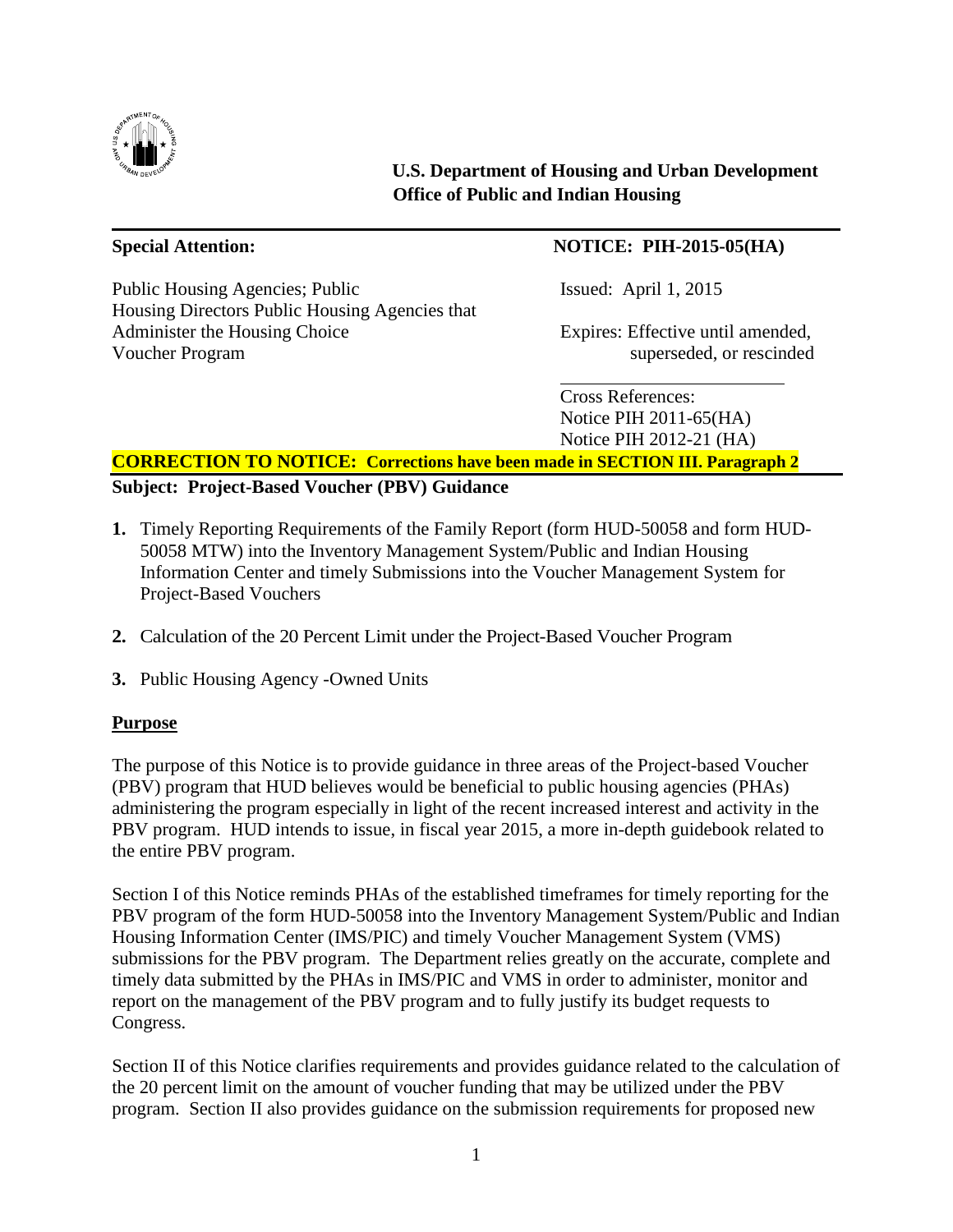PBV units in accordance with 24 CFR §983.6.

Section III of this Notice clarifies requirements and provides guidance related to PHA-owned units under the PBV program. Section III is intended to address specific concerns that have come to the attention of the Department recently in light of the increased practice of PHA's attaching PBV assistance to units owned by the PHA, a subsidiary, non-profit or other ownership entity in which the PHA has an interest.

## **Applicability**

This Notice applies to all PHAs administering the PBV program.

**SECTION I: Timely Reporting Requirements of the Family Report (form HUD-50058 and form HUD- 50058 MTW) into the Inventory Management System/Public and Indian Housing Information Center (IMS/PIC) and Timely Submissions into the Voucher Management System (VMS) for Project-Based Vouchers**

## **1. Background**

During an audit of the PBV program, the Office of the Inspector General (OIG) found that the Office of Public and Indian Housing (PIH) did not have complete and accurate information about the PBV program because many PHAs did not comply with HUD's requirements and their administrative plans when reporting information regarding program participation. 1 Incorrect reporting not only results in inaccurate information about the program, but can result in the participant paying the wrong amount. Rent calculations are different for families participating in the PBV program and those differences are reflected in section 11 of the 50058 from.

# **2. Reporting PBV in IMS/PIC**

To ensure that families occupying PBV units are recorded properly in IMS/PIC, PHAs must complete section 11 (Section 8: Project Based Certificates and Vouchers), lines 11b through 11an, as applicable, of the form HUD-50058. The remaining sections of the form HUD-50058 must be completed the same as for regular Housing Choice Voucher (HCV) participants with the following exceptions:

- **a.** *Action Codes 10, Issuance of a Voucher and 11, Expiration of Voucher*. Action codes 10 and 11 do not apply to the PBV program. PHAs do not need to enter action code 10 or 11 on the form HUD-50058 for participants that will occupy PBV units.
- **b.** *Payment Standards*. Payment standards do not apply to the PBV program.
- **c.** *Portability.* Since portability does not apply to the PBV program, action codes 4 (portability move-in) and 5 (portability move-out) must not be used on line 2a. Also, lines 11d through 11f must be left blank.

MTW PHAs administering PBV must complete section 21, MTW Tenant-Based or Project-Based Assistance, of the form HUD-50058 MTW. The remaining sections of the

 $\overline{a}$ <sup>1</sup>Audit Report Number 2011-CH-0001

[http://www.hudoig.gov/sites/default/files/documents/audit-reports//ig1150001.pdf](http://www.hudoig.gov/sites/default/files/documents/audit-reports/ig1150001.pdf)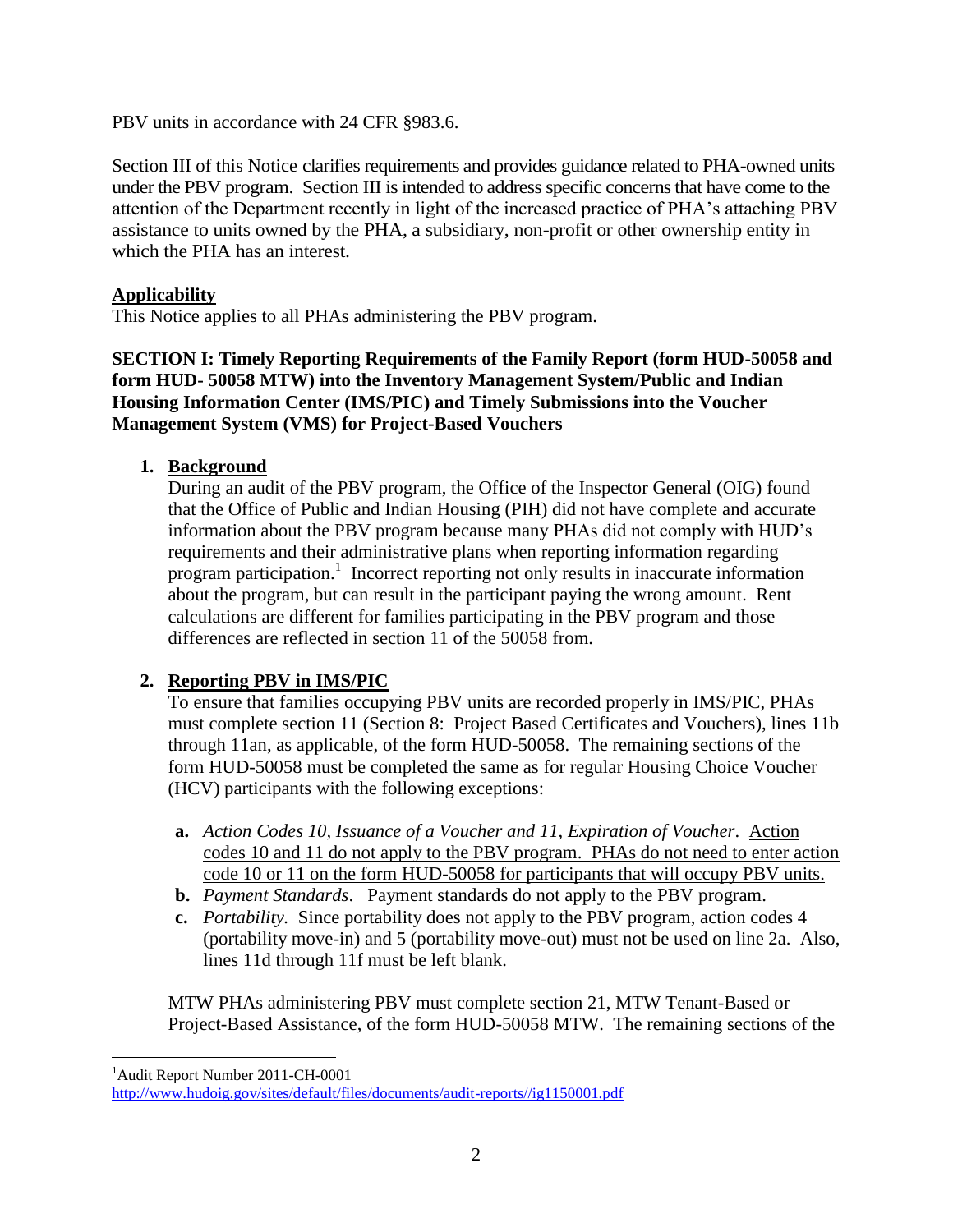form HUD-50058 MTW must be completed as normal *except* for 21m, Flat Subsidy Amount, which does not apply to the PBV program.

## **3. Correcting the Form HUD-50058 Report when Section 12 was Incorrectly Used**

In cases where a PHA has reported a PBV participant in section 12, Housing Choice Vouchers: Tenant Based Vouchers, of the form HUD-50058 in error, the PHA must correct the record by entering the family data in section 11 no later than the family's next recertification. Section 11 must be used for families participating in the PBV program since under the PBV program, families never pay more than TTP (as reflected in section 11 of the 50058).

PHAs that correct an error must determine if the participant has been paying an incorrect rent amount. If so, the PHA must correct the errors starting from the time the incorrect reporting began and reimburse any amounts owed to the family.

#### **4. Reporting Voucher Issuance**

A family participating in the PBV program is eligible for tenant-based voucher assistance under the HCV program after the family's first year in occupancy in the PBV unit, if and when such assistance (or other comparable assistance) becomes available. When the PHA issues a family receiving PBV assistance a HCV, it must enter action code 10 on the form HUD-50058.

The PHA continues to record the participant as VO on line 1c of the form HUD-50058 and does not enter an End of Participation (EOP) entry for the participant.

## **5. Timely IMS/PIC Reporting**

Through Notice PIH 2011-65, HUD established the requirement of timely submission of form HUD-50058 and form HUD-50058 MTW. The Department requires that form HUD-50058 must be submitted no later than **60 calendar days** from the effective date of **any** action recorded on line 2b. PHAs that do not submit as required are in noncompliance and subject to sanctions as described in Section I paragraph 7 below.

## **6. Timely VMS Submissions**

Notice PIH 2012-21 is applicable to all PHAs administering the voucher program and establishes submission requirements for the VMS. The Department uses VMS data for budget formulation, cash management, monitoring, determining renewal funding levels, and funding-related factors under the Section Eight Management Assessment Program (SEMAP). Therefore, it is imperative that PHAs comply with VMS reporting requirements and timelines, ensuring that the information submitted is both timely and accurate. The data submitted in the VMS is subject to verification and review by the PIH Office of Housing Voucher Programs Quality Assurance Division. PHAs are required to submit leasing and cost data in the VMS on a monthly basis; each month's data is submitted during the subsequent month. The VMS is available for regular submissions from the 4th through the 22nd of each month. Adjustments to previous months' reported VMS data may be entered at any time by utilizing the Prior Month Correction (PMC)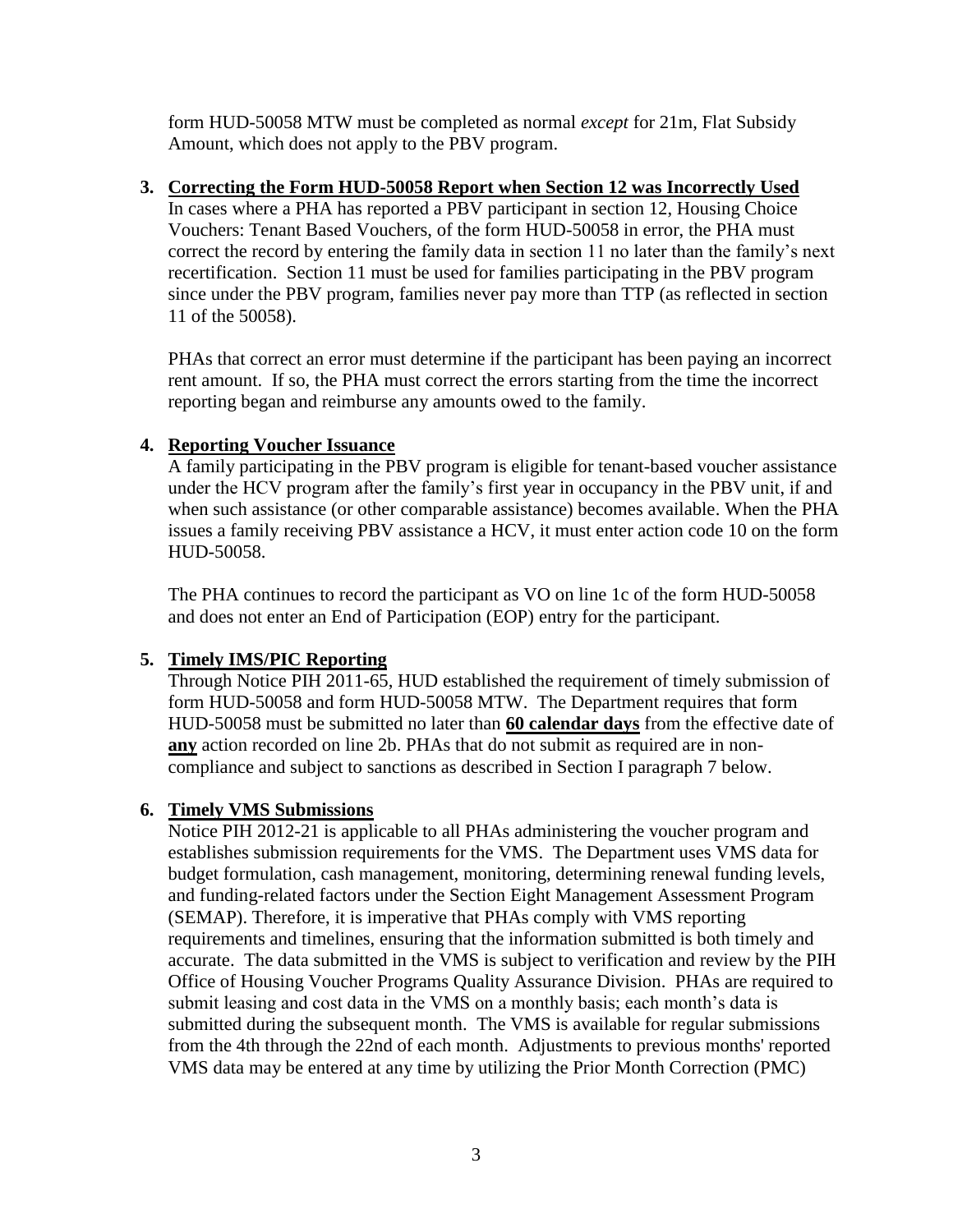module. Additional information such as how to use the system, prior month corrections, viewing data and generating reports is found in the VMS User's Manual<sup>2</sup>.

VMS data reporting is time sensitive, and requests to extend submission deadlines will not be considered. However, PHAs that are not able to meet reporting deadlines due to circumstances beyond their control must notify the FMC at Financial Management Center@hud.gov. PHAs that do not submit the required data by the reporting deadline may be subject to a withholding or offset of administrative fees.

## **a. Reporting PBV Units under an Agreement to Enter into a Housing Assistance Payments Contract**

VMS has a field for PHAs to report the number of vouchers that are under an Agreement to Enter into a Housing Assistance Payments Contract (AHAP) or under a HAP contract. This field is *not* included in the total vouchers leased calculated for each month; it is an information field only. Therefore, this field is not used in the calculation of a PHA's administrative fee eligibility or funding eligibility. PHAs should continue to use this field to report all vouchers under AHAP or HAP Contract each month, whether or not the units are leased. No additional reporting is needed at this time for vouchers under AHAP.

#### **b. PBV Units under a Housing Assistance Payments Contract (HAP)**

PHAs are required to report PBV units that are under HAP Contract in the following manner:

- i. The number of PBVs under HAP Contract and LEASED for the reporting month are to be reported in the normal VMS categories (All Other Vouchers, etc.), and their HAP costs are to be reported in the corresponding normal categories as well.
- ii. PBVs under HAP Contract and NOT LEASED for the reporting month, and for which the PHA is not paying HAP that month, are to be reported only in the Comments section for that month. The PHA only needs to enter a brief comment, such as: "10 PBVs unleased and unpaid.
- iii. The number of PBVs under HAP Contract and NOT LEASED for the reporting month, but for which the PHA made vacancy payments under the specific terms of the HAP contract with the owner, are to be reported in the normal VMS categories (All Other Vouchers. etc.), and their HAP costs are to be reported in the corresponding normal categories as well. They are reported as though leased, so the records reflect accurate HAP costs incurred by the PHA. (The PHA should include a comment in the Comments section when the PHA makes vacancy payments).

 $\overline{a}$ 

<sup>&</sup>lt;sup>2</sup> The VMS User's Manual can be found at: <http://www.hud.gov/offices/pih/programs/hcv/pubs/instructions.pdf>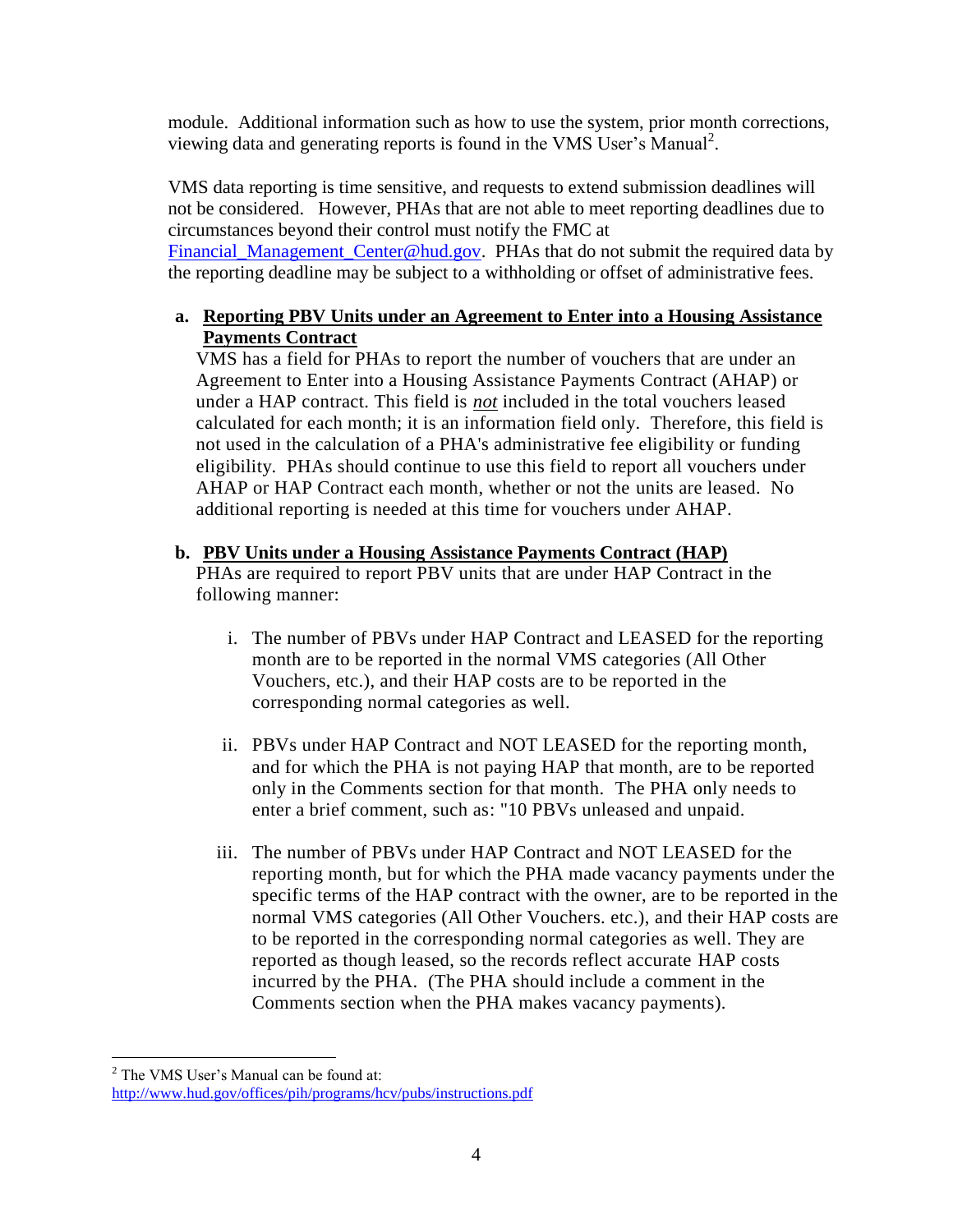- iv. The total number of PBVs entered in the normal categories as leased, or unleased but receiving HAP vacancy payments, plus the total number of PBVs entered in the Comments section as unleased should equal the total number of vouchers under HAP contract on the first day of the reporting month.
- v. If a PHA has been reporting its PBVs in any other manner, the PHA is advised to revise the reporting for each month in CY 2014 and CY 2015. These revisions should be completed by the deadline date for PHAs to enter the March 2015 data into VMS, which is on or about April 22, 2015.

Based on accurate reporting as described above, all PHA HAP costs for PBVs will be correctly included in the re-benchmarking formula, and administrative fees will be paid to the PHA for all PBV units under HAP Contract.

#### **7. Non-Compliance**

Pursuant to 24 C.F.R. § 982.152(d), HUD may reduce or offset any administrative fee to the PHA, in the amount determined by HUD, if the PHA fails to perform PHA administrative responsibilities correctly or adequately under the program (for example, not submitting form HUD-50058s or VMS non-submission).

If the PHA fails to comply with reporting requirements, HUD may reduce the PHA's administrative fees. The reduction will be calculated beginning the first day of the month following the submission closing due date. The monthly reduction will continue until such time as the PHA complies with the reporting requirements or a waiver is granted. The imposition of such reductions will be communicated under separate cover and may represent a permanent reduction in funding for administrative fees for the current calendar year that shall not be reversed. However, this will not impact the baseline administrative fee calculations.

## **SECTION II: Maximum Amount of PBV assistance (20 Percent Limit) in the PBV Program and PHA submission requirements under 24 CFR 983.6(d)**

## **1. Overview**

Section 8(o)(13)(B) of the United States Housing Act of 1937 (42 U.S. C §  $1437f(o)(13)(B)$ ) (the Act) provides that not more than 20 percent of the funding available for the PHA's HCV program may be used for project-based assistance. This statutory limitation applies to all PBV assistance except where Congress has explicitly waived or given HUD the discretion to waive the limitation. The program regulation that effectuates the above cited statute is 24 CFR §983.6.

#### **a. Percentage of Voucher Budget Authority that is Project-based**

To determine the percent of voucher budget authority (BA) that the PHA is project-basing for purposes of the 20 percent limit, the following calculation is used: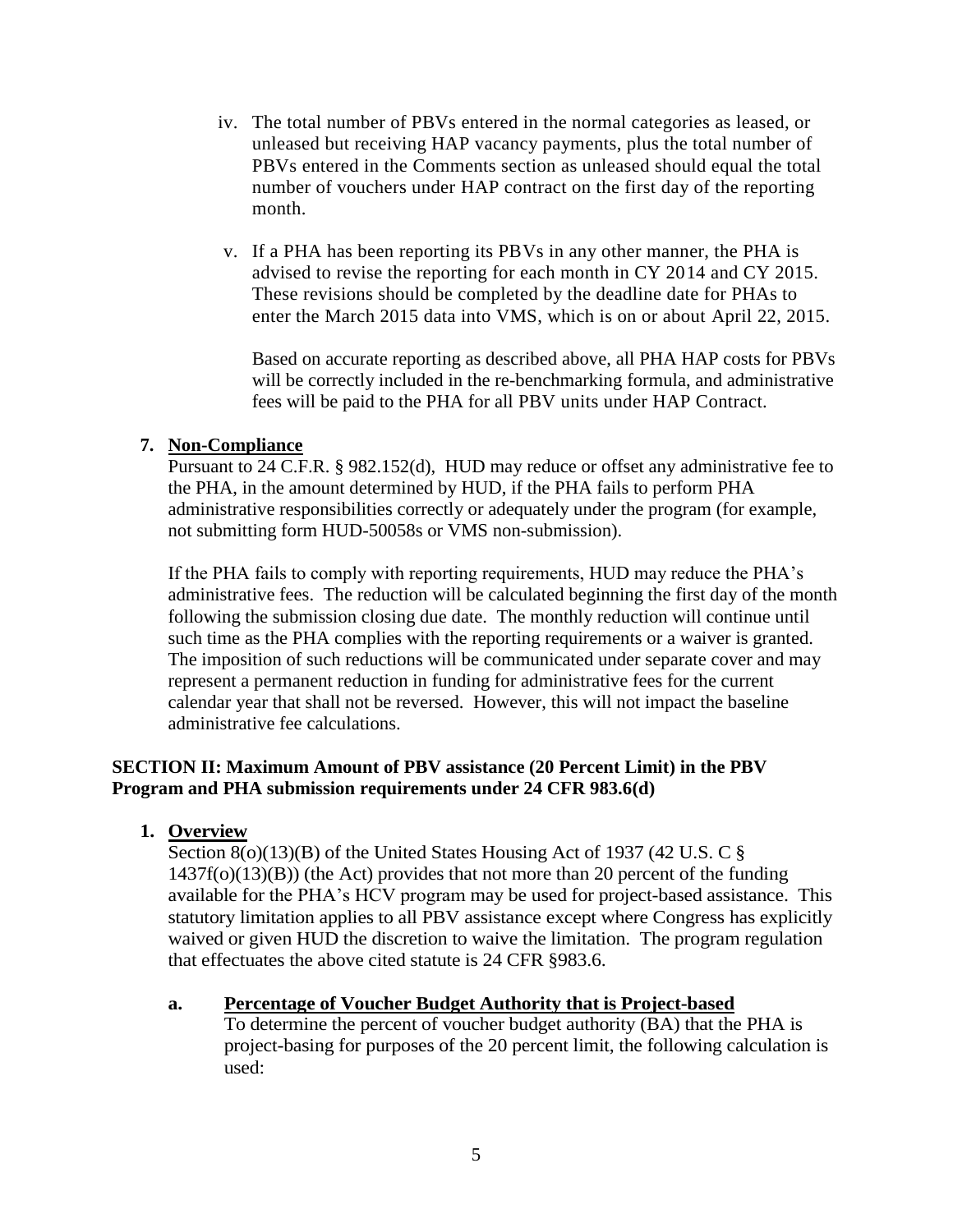| Amount of Project-Based Voucher BA | $=$ % of PBV BA |  |
|------------------------------------|-----------------|--|
| Amount of Voucher BA               |                 |  |
|                                    |                 |  |

The percentage of BA that may be project-based may not exceed 20 percent. Detailed guidance on how to determine the amounts of BA used to calculate this percentage is provided later in this Notice.

#### **b. Impact of RAD on the Percentage of PBV BA Calculation**

In determining the amount of voucher BA that may be project-based, there is an exception for the BA attributable to voucher units that are project-based under the Rental Assistance Demonstration (RAD). RAD is authorized by the Consolidated and Further Continuing Appropriations Act of 2012 (Public Law 112-55, approved November  $18$ ,  $2011$ <sup>3</sup>. RAD consists of two components. The first component allows projects under the public housing and Moderate Rehabilitation programs to convert their assistance to long-term, project-based Section 8 rental assistance contracts. The second component allows owners of projects funded under Rent Supplement (Rent Supp), Rental Assistance Payment (RAP), and Moderate Rehabilitation contracts to convert tenant protection vouchers (TPVs), provided when those contracts end, to PBV assistance (see HUD Notice PIH 2012-32 for detailed information on RAD conversions).

Under RAD, HUD has waived the statutory and regulatory provisions regarding the 20 percent limitation for PBV. As a result, RAD PBV units are not subject to the 20 percent limitation on PBV BA. Furthermore, a PHA that is administering RAD PBV assistance does not take the BA attributable to the RAD PBV contracts into consideration when calculating the 20 percent limitation for any non-RAD PBV contracts. In other words, the BA committed to RAD PBV is excluded from both the numerator and the denominator when calculating the percent of available BA that may be project-based for non-RAD PBV assistance:

*Amount of PBV BA minus RAD PBV BA = % of non-RAD PBV BA Amount of Voucher BA minus RAD PBV BA*

The percentage of the PHA's non-RAD PBV BA, as calculated above by removing the RAD PBV BA from both the numerator and the denominator, may not exceed 20 percent.

#### **c. 24 CFR 983.6(d) Intent to Project-base**

 $\overline{a}$ 

In order to improve oversight and monitoring of the statutory 20 percent limitation requirement, the Final Rule Implementing Changes Pursuant to the Housing and Economic Recovery Act (HERA) of 2008 79 Fed. Reg. 36146 (June 25, 2014) effective July 25, 2014, requires the PHA to provide advance

<sup>&</sup>lt;sup>3</sup> The second component of RAD received additional authorization by the Consolidated Appropriations Act of 2014 (Public Law 113-76, approved January 17, 2014).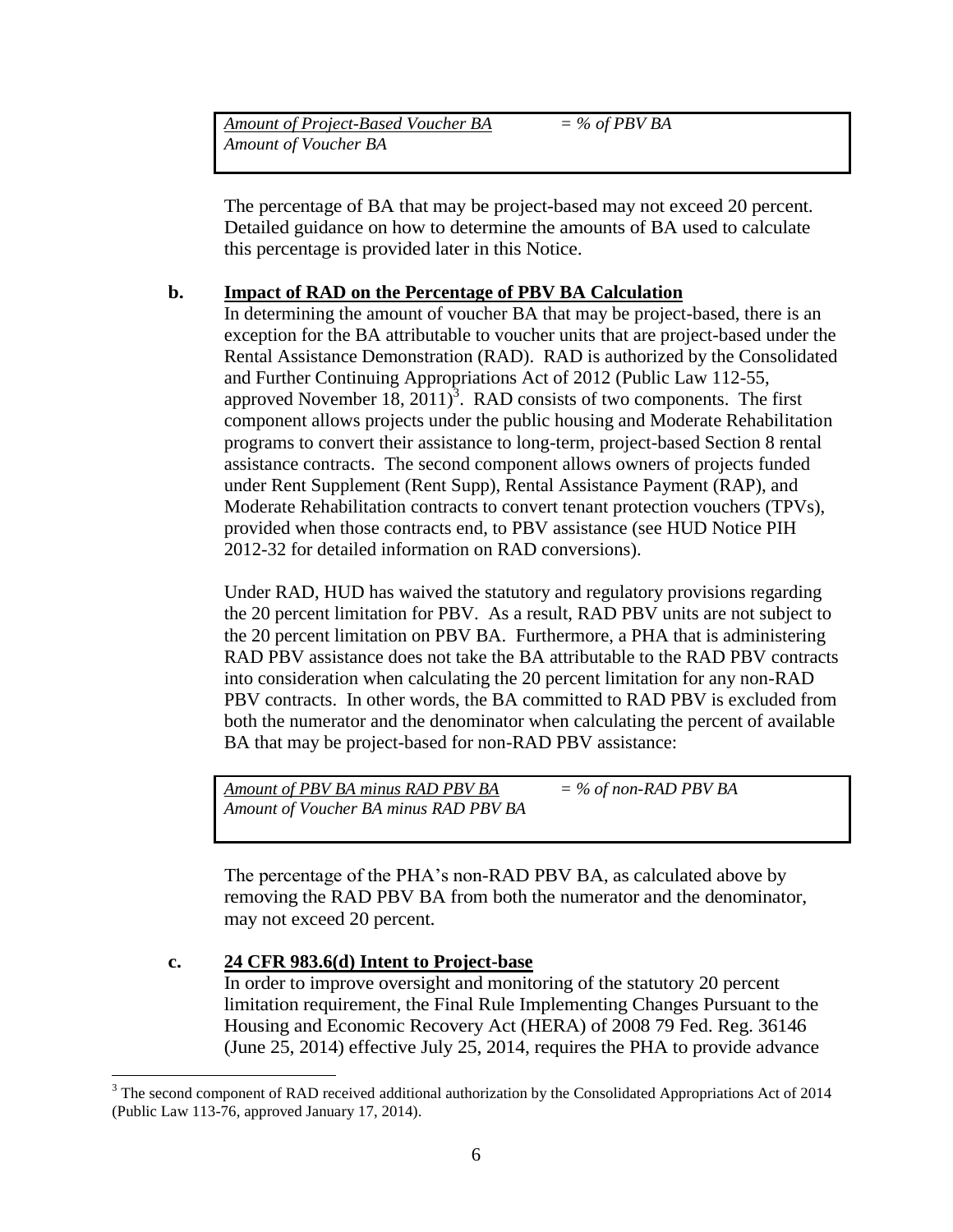notice to the HUD field office of its intent to project-base vouchers. In addition to notifying the HUD field office of its intent, the PHA must submit some basic information to the HUD field office for review. The information is designed to demonstrate that the PHA has sufficient BA available to carry-out its planned project-basing activity while remaining in compliance with the 20 percent cap.

The PHA submits:

- The total amount of annual budget authority;
- The percentage of annual budget authority available to be projectbased; and
- The total amount of annual budget authority the PHA is planning to project-base pursuant to the selection and the number of units that such budget authority will support.

The information should be submitted to HUD no later than 14 calendar days prior to the date that the PHA intends to issue the Request for Proposals or make a selection based on a previous competition in accordance with 24 CFR §983.51(b). The PHA submits the required information electronically to the HUD field office by sending an email to: **pbvsubmission@hud.gov**. The PHA must also copy the relevant local HUD Office of Public Housing (PH) Director on its email submission. The relevant local HUD PH Director's email address can be found at the following location:

[http://portal.hud.gov/hudportal/HUD?src=/program\\_offices/public\\_indian\\_hous](http://portal.hud.gov/hudportal/HUD?src=/program_offices/public_indian_housing/about/focontacts#4CPH) [ing/about/focontacts#4CPH,](http://portal.hud.gov/hudportal/HUD?src=/program_offices/public_indian_housing/about/focontacts#4CPH) and in the HUD Locator at <http://www5.hud.gov:63001/po/i/netlocator/>

The subject line of the e-mail must include the PHA number (e.g., PA195). The body of the email must clearly identify each of the three submission items. The email must also identify the PHA representative that the HUD field office should contact if HUD has any questions regarding the PHA submission, and the contact information for that PHA representative. A suggested format and example email is provided as *Attachment A* to this Notice. HUD will reply to the PHA's email promptly to notify the PHA if:

- HUD determines the PHA is unable to proceed with its plans to projectbase because the 20 percent limitation will be exceeded;
- If there is a material error in the PHA's calculations;
- If there is a need for additional information or any other issue with the PHA's submission that must be addressed; or
- If the 20% limit is not exceeded (this acknowledgement does not imply any other HUD approval).

The information that the PHA is required to submit under 24 CFR §983.6(d) is a simplified calculation that uses the PHA's annual budget authority (ABA) to demonstrate the PHA has sufficient budget authority to fulfill its PBV plans and remain under the 20 percent limit. Paragraph 2 below provides guidance on the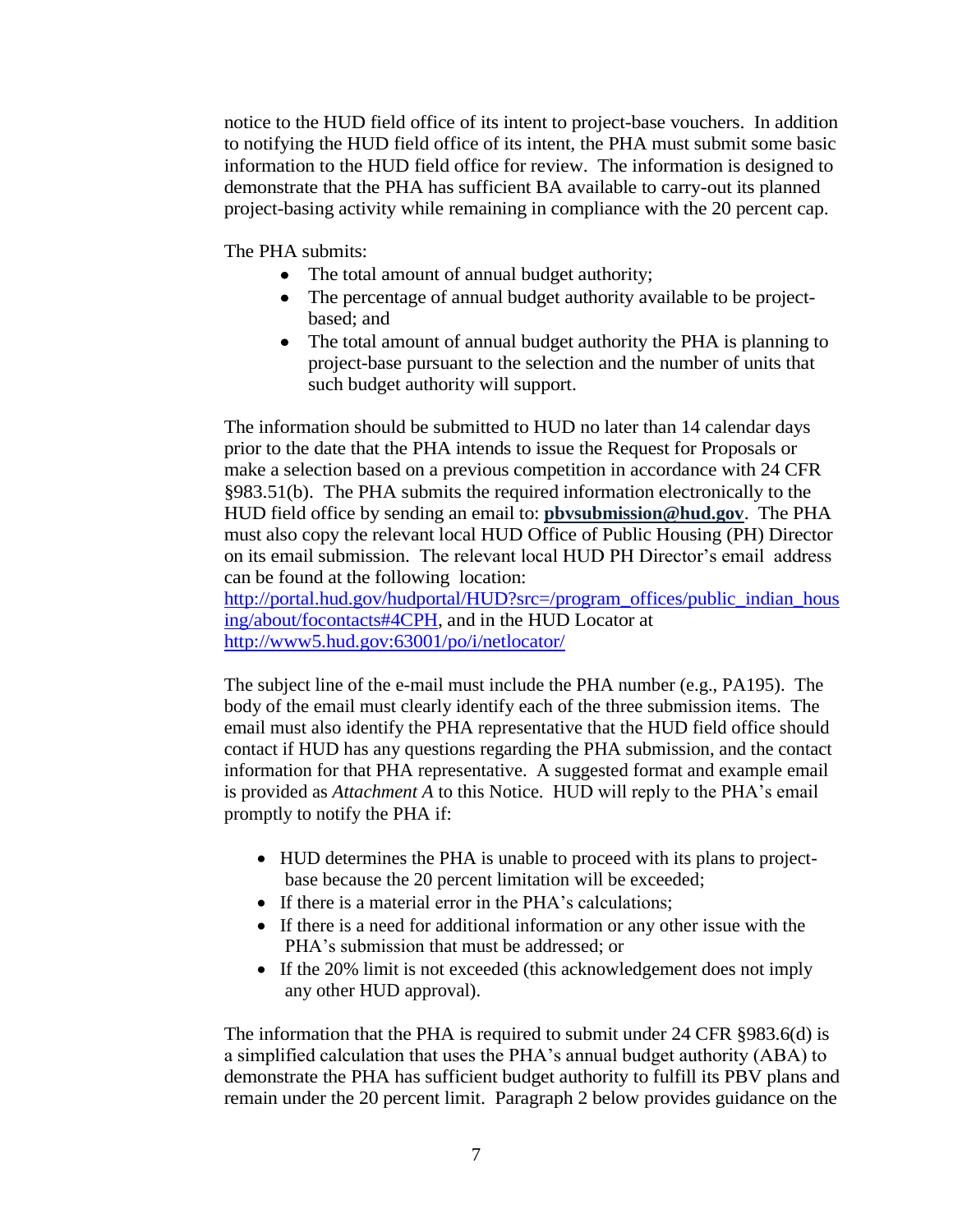information that must be provided to the HUD field office, as well as the calculations that the PHA uses to determine that information, under 24 CFR §983.6(d). Paragraph 3 explains how exceptions for RAD PBV assistance modifies the calculation of the percentage of voucher ABA that is available for project-basing and the information that is provided to HUD in accordance with 24 CFR §983.6(d).

## **d. Calculation of Percentage of PBV BA based on all available BA (including PHA HAP reserves)**

In cases where the PHA has already project-based a significant percentage of voucher BA, the streamlined methodology pursuant to 24 CFR §983.6(d) may not be sufficient for the PHA to demonstrate that it has necessary BA available to proceed with its project-based plans. In those instances, or in any other instance where the PHA wishes to determine the exact maximum amount of BA that is available for PBV assistance, the PHA HAP reserves (both HUDheld and PHA-held) are also taken into account in determining available BA. Paragraph 4 explains how available BA is calculated to determine the percentage of PBV BA when PHA HAP reserves are included.

## **e. Moving to Work agencies**

Many HCV program statutory and regulatory requirements, including requirements that apply to PBV, may not apply to PHAs participating in the Moving to Work Demonstration (MTW). If a MTW agency has received approval from HUD in its Annual MTW Plan to waive or implement alternative requirements under the PBV program for any requirements covered under this Section of this Notice, the MTW Agency shall follow its approved Annual MTW plan.

## **2. PBV Submission Requirements under 24 CFR §983.6**

This subsection covers the three submission requirements for PHAs that are not administering RAD PBV. Please refer to paragraph 3 for information on the impact RAD PBV has on the 20 percent limit calculation, and how the exception for RAD PBV impacts the submission calculations and requirements under 24 CFR §983.6(d) for future non-RAD PBV actions.

## **a. Total Amount of ABA**.

In determining the amount of voucher BA that may be project-based, the first step is to calculate the amount of the PHA's available BA. Under the streamlined, simplified methodology, the PHA's ABA is used as a proxy for available BA. The PHA must provide the total amount of ABA to the HUD field office in accordance with 24 CFR §983.6(d)(1).

ABA is the amount of the PHA's renewal funding for the calendar year (CY) and any non-renewal funding (such as funding increments for tenant protection vouchers and HUD-VASH vouchers) that is available for the CY. Enclosure A of the PHA's renewal notification letter provides the amount of renewal funding, as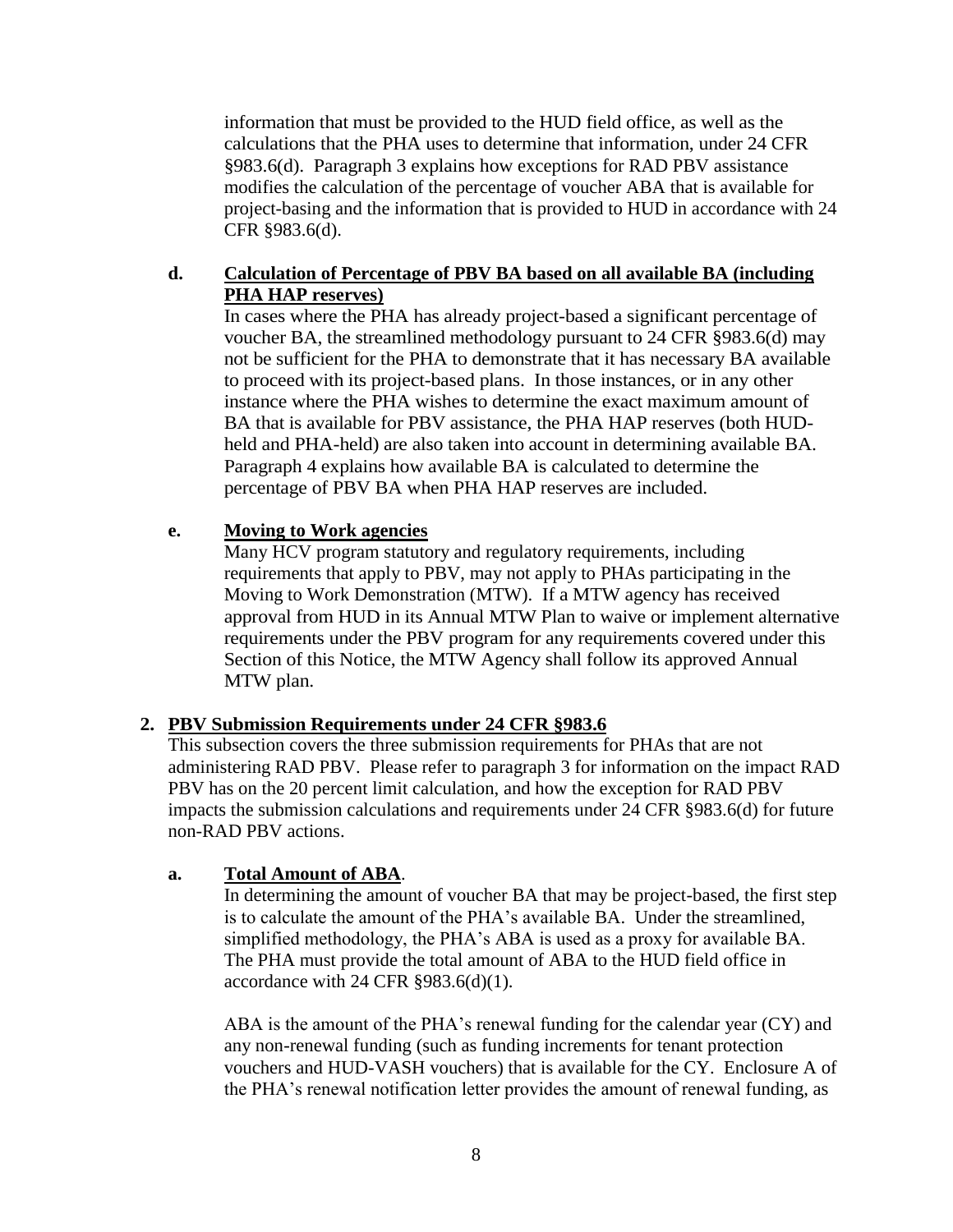well as any non-renewal funding that, as of the date of the Enclosure A, is available for the CY. (See *Attachment B* of this notice for an example of where this information is listed (summary line 2on the Enclosure A)). If the PHA has received any new voucher funding increments (e.g., HUD-VASH, tenant protection vouchers) following the date of the PHA's most recent renewal notification letter and Enclosure A, the PHA adds the funding from that new increment that is attributable to the CY to the amount listed on summary line 2 on the Enclosure A to calculate its ABA. To determine the amount of the new funding increment that is part of the ABA, the total funding in the increment is divided by the number of months in the term to determine a monthly amount. That monthly amount is multiplied by the number of months the increment is funded for the CY in question. If the PHA is uncertain if a new increment is included in the CY Non-Renewal Funding to Date line on the most recent Enclosure A, the PHA should contact their financial analyst in the Financial Management Center (FMC) for assistance.

#### *Example*:

The PHA is calculating its ABA and has the following new increment that is *not* included in the Enclosure A information:

HUD-VASH Voucher Funding Increment, effective 7/1/14 Initial Term: *12 months* Budget Authority: *\$2.4 million* Monthly Amount: *\$200,000 (\$2.4 million divided by 12*) Months attributable to CY 2014: *6 (July – December 2014*) BA included in CY 2014 Annual Budget Authority: \$*1.2 million (\$200,000 x 6 months)*

The calculation for the amount of ABA that the PHA will submit to the HUD field office is as follows:

*CY HCV Renewal Funding (from Enclosure A)*

*+ CY Non-Renewal Funding to Date (from Enclosure A)*

*+ CY Non-Renewal Funding from Increments not included on Enclosure A = Annual Budget Authority*

*Illustration:* 

*Enclosure A CY 2014 HCV Renewal Funding = \$19 million* 

*Enclosure A for CY 2014 Non-renewal Funding to Date = \$800,000.* 

*CY 2014 Non-Renewal Funding not included on Enclosure A = \$1,200,000.* 

*ABA = \$21 million (\$19 million + \$800,000 + \$1,200,000).*

*PHA reports \$21 million as its ABA to the HUD field office under 24 CFR §983.6(d)(1).*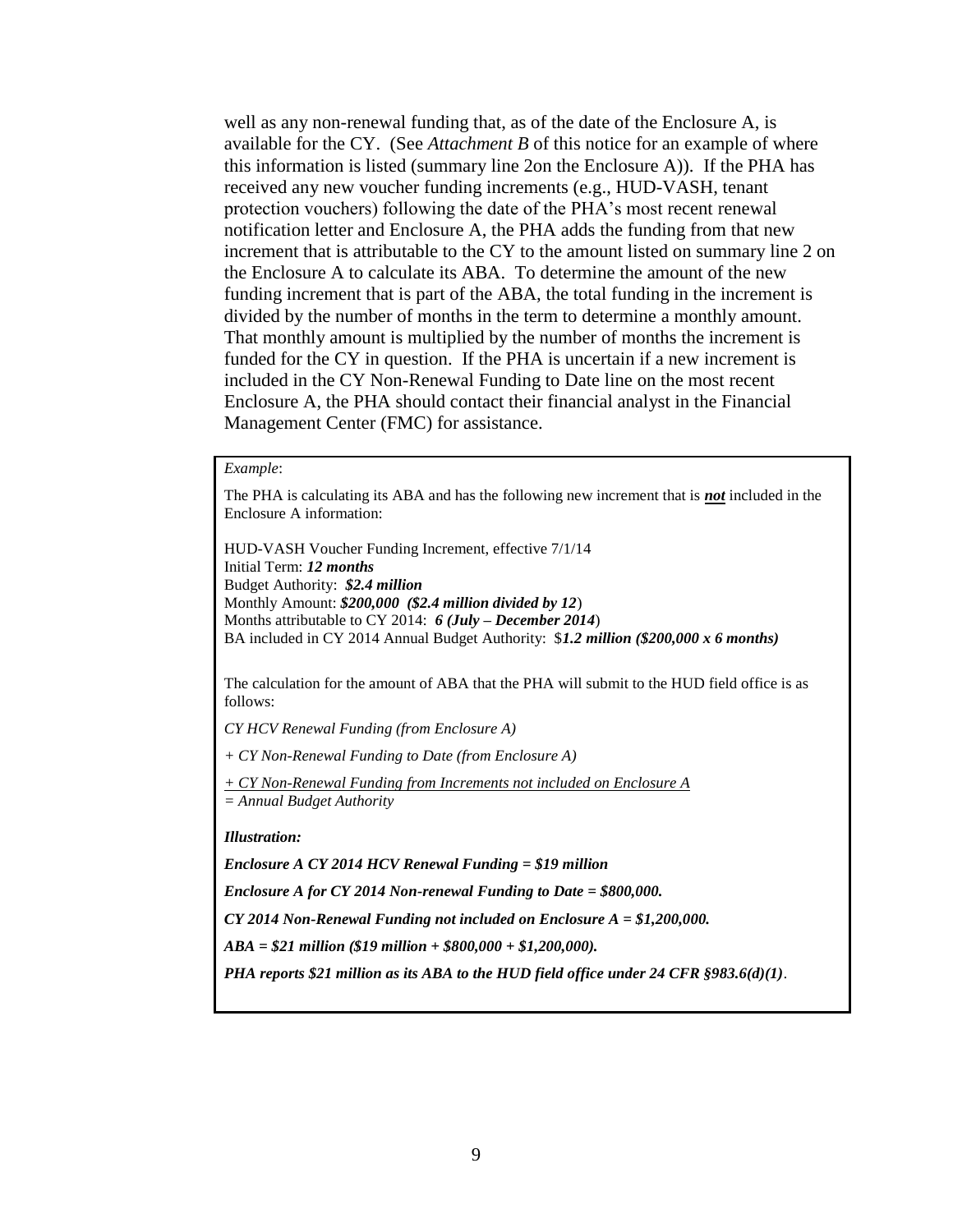## **b. Percentage of ABA Available to be Project-Based**.

The next item the PHA needs to determine for the submission to the HUD field office is the percentage of ABA that is available to be project-based. The PHA uses the following information to calculate this submission item:

- The amount of ABA that is currently committed to PBV and the percentage of ABA that amount represents.
- The percentage of ABA that is still available for additional projectbasing.

Step 1: Determine the amount of ABA that is currently committed to PBV.

> In order to complete this step, the PHA calculates the current monthly HAP expenses for PBV units currently under PBV HAP contract. The PHA would include any vacancy payments it is making as part of the current monthly HAP expenses.

For any units that are under HAP contract but for which the PHA did not make a HAP payment or vacancy payment for the month in question, the PHA may use the average HAP payment for the PBV contract to estimate the BA committed for that particular unit.

In addition, the PHA must add the anticipated monthly HAP costs for any project-based units not yet under HAP but for which the PHA:

(1) has issued a notice of proposal selection or

(2) are currently under an Agreement to Enter into a HAP Contract (AHAP).

If the PHA does not know the actual

#### Step 1 Example:

PHA's monthly actual PBV HAP expenses =  $$68,750$ 

Anticipated PBV HAP for any units under PBV HAP for which there was no HAP or vacancy payment=  $$1250$ 

*\*(In this example the PHA has 2 units under PBV HAP contract for which neither a HAP payment nor a vacancy payment was made for the most recent month. The PHA determines that the average HAP payment under the PBV HAP contract is \$625. The PHA multiplies \$625 x 2 to determine the anticipated PBV HAP cost of those two units.)*

PHA's monthly PBV HAP expenses for units under HAP is  $$68,750+$1250 = $70,000$ 

Anticipated PBV monthly HAP expenses for units not yet under HAP is the number of PBV units not yet under HAP multiplied by the PUC.

\*(If PUC unknown, substitute Maximum PBV rent to owner minus HCV program average TTP)

Number of units  $=$  40 units Estimated PUC =\$750

40 units x \$750 PUC =\$30,000

Anticipated monthly HAP expenses plus actual monthly PBV HAP expenses = Total monthly PBV HAP expenses.

 $$30,000 + $70,000 = $100,000$ 

Total monthly HAP expenses annualized represents ABA currently committed to PBV

 $$100,000 \times 12$  months = \$1.2 million

per unit cost (PUC) for the units that are not yet under a PBV HAP contract, in order to calculate the monthly HAP expenses the PHA estimates the PUC for those units by using the rent to owner (as determined in accordance with 24 CFR§ 983.301) minus the average TTP for the PHA program until the actual cost is known. The PHA then annualizes the total monthly PBV HAP that is currently committed to PBV by multiplying by 12. \*(see sidebar for step 1 example)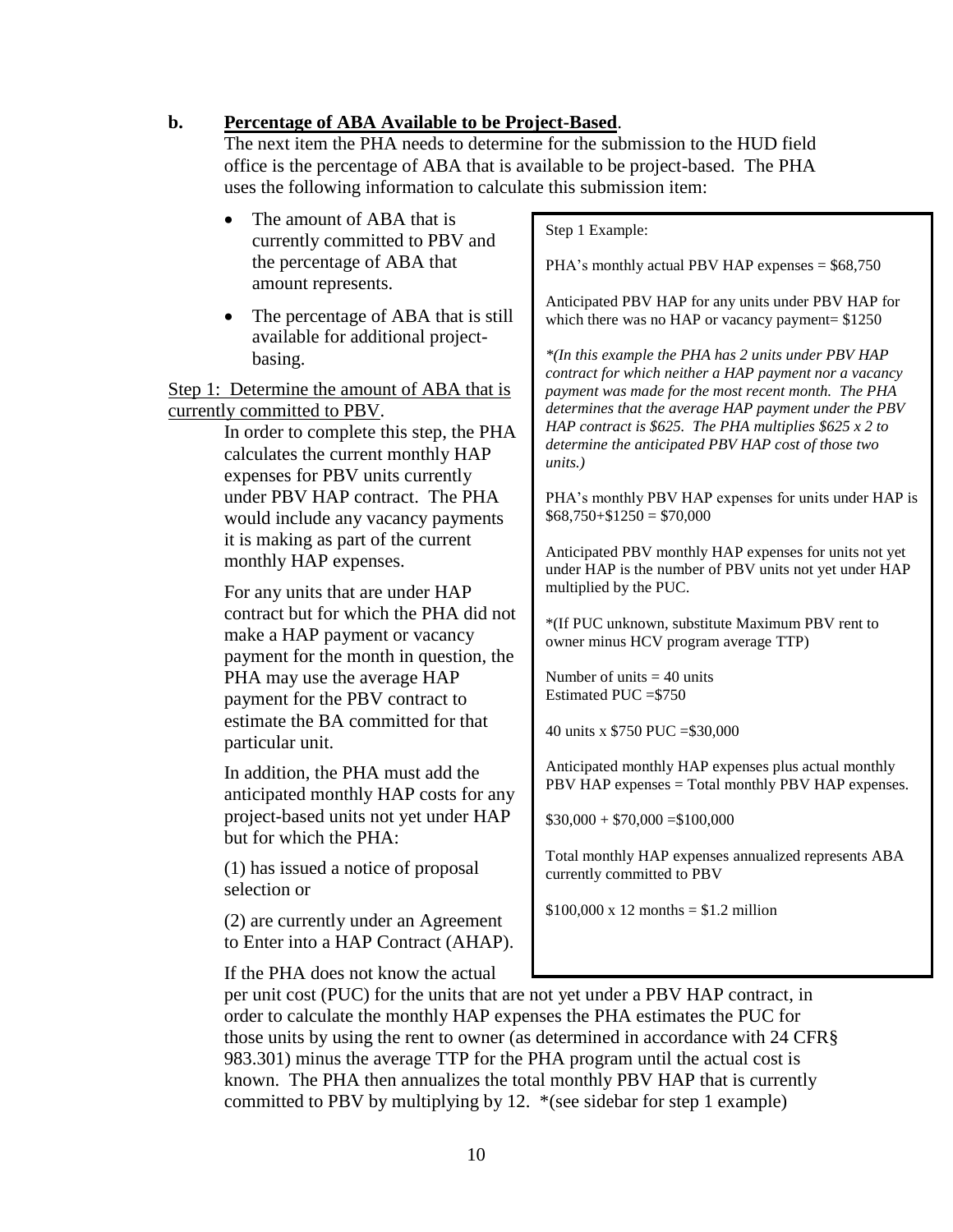#### Step 2: Determine the percentage of ABA that is currently committed to PBV.

The ABA currently committed to PBV (step 1) is divided by ABA to determine the percentage of ABA currently committed to PBV.

| <u>Amount of Project-Based BA</u> = % of PBV BA<br>Amount of BA |         |  |
|-----------------------------------------------------------------|---------|--|
| \$1,200,000<br>\$20,000,000                                     | $= 6\%$ |  |

Step 3: Determine the percentage of annual budget authority available to be projectbased.

To complete this step, the PHA simply subtracts the percentage of ABA currently committed to PBV from 20 percent.

*Example:* 

Maximum % of ABA that may be project-based  $= 20\%$ Percentage of ABA currently committed to PBV = *6%* 20% minus 6% = *14%*

## **c. Total Amount of ABA the PHA is Planning to Project-Base Pursuant to the Selection and the Number of Units that such Budget Authority will Support.**

The last item the PHA includes in its submission to the HUD field office is the amount of ABA the PHA is planning to project-base and the number of units the budget authority will support. If this amount of ABA the PHA is planning to project-base is less than the amount of ABA that is still available for projectbasing (as determined in paragraph 3(b) above), then the PHA submission demonstrates that the PHA has the necessary budget authority available to proceed with its project-basing plans.

#### **Example: PHA Submission**

The PHA intends to issue a request for proposals for project-based vouchers. The PHA is planning to make up to \$750,000 in ABA available for this purpose to support approximately 100 vouchers.

PHA submits to HUD: Total amount of ABA is \$20,000,000 Percentage of ABA available to project-base is 14% Total amount of ABA PHA is planning to project-base is \$750,000 Vouchers ABA will support is 100 vouchers

\$750,000 = 3.75% (represents less than percentage of ABA available to project-base – PHA \$20,000,000 submission demonstrates available ABA to proceed)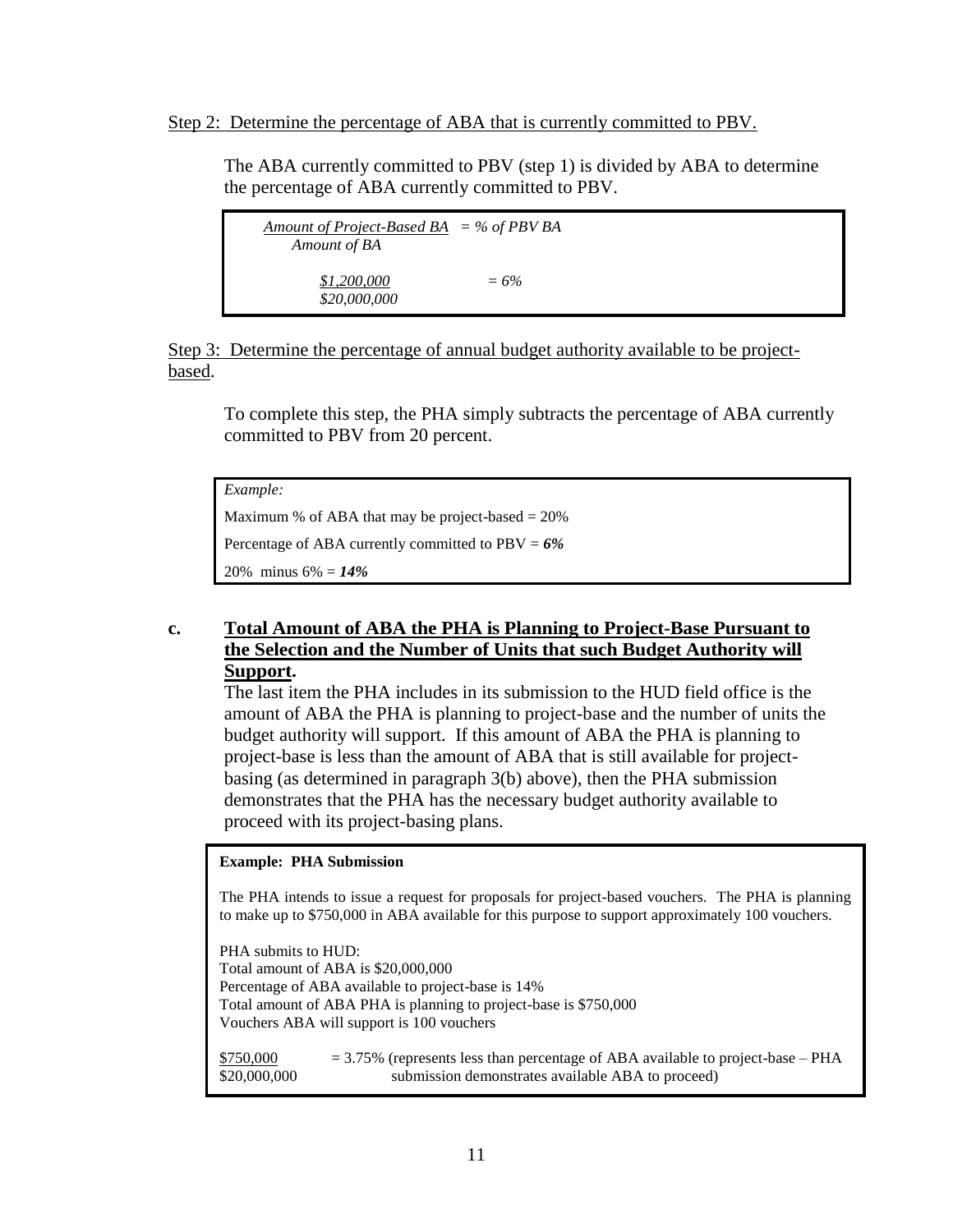#### **3. RAD PBV Adjustments to the Percentage of BA that is Project-based Calculation and PHA Submission Requirements under 24 CFR §983.6(d)**

As noted above, HUD waived the 20 percent limitation at section 8(o)(13)(B) of the United States Housing Act of 1937 as well as 24 CFR §983.6 for PBV units under the RAD demonstration. Consequently, a PHA does not submit the information required under 24 CFR §983.6(d) to HUD when project-basing vouchers under RAD (unless subsequent guidance issued for the RAD modifies this policy).

In addition, neither the HAP costs for RAD PBV units nor the BA used to cover those HAP expenses are taken into consideration in determining the amount of BA the PHA may use to project-base non-RAD voucher units. As noted earlier, the PHA would exclude the RAD PBV BA from both the numerator and the denominator in determining the percentage of BA that is currently being used for PBV.

Example:

Total ABA - \$20,000,000

ABA committed to PBV - \$3,000,000

RAD PBV - \$1,000,000

To determine where the PHA is in relation to the 20% limitation on PBV, the RAD PBV ABA is subtracted from the PBV ABA (numerator) and the total ABA(denominator) to calculate the percentage of ABA that is being used for project-based assistance.

**Total PBV ABA (RAD & non-RAD) – RAD PBV ABA** = *% of ABA attributable to PBV exclusive of RAD* **Total ABA - RAD PBV ABA**

*Illustration*

*\$2 million (\$3 million - \$1 million) = 10.5% \$19 million (\$20 million -\$1 million)* 

\*\*For a PHA that is administering RAD PBV, the ABA committed to RAD PBV is not counted in any of the calculations to determine whether the PHA has budget authority to project-base vouchers outside of RAD, nor is it included in any of the calculations the PHA completes to submit the required information to the HUD field office under 24 CFR §983.6(d). An example is provided in Attachment C of this Notice of how a PHA administering RAD PBV would calculate the submission items under 24 CFR §983.6(d) for a new non-RAD PBV proposal.

## **4. Calculating the Percentage of PBV BA using all available BA**

As noted above, the required submissions to HUD are based on a simplified, streamlined approach. In most cases it is sufficient to demonstrate the PHA has the necessary budget authority available to implement its planned project-based activities. However, if a PHA has already project-based a significant percentage of voucher budget authority, the streamlined methodology required by 24 CFR §983.6 may not be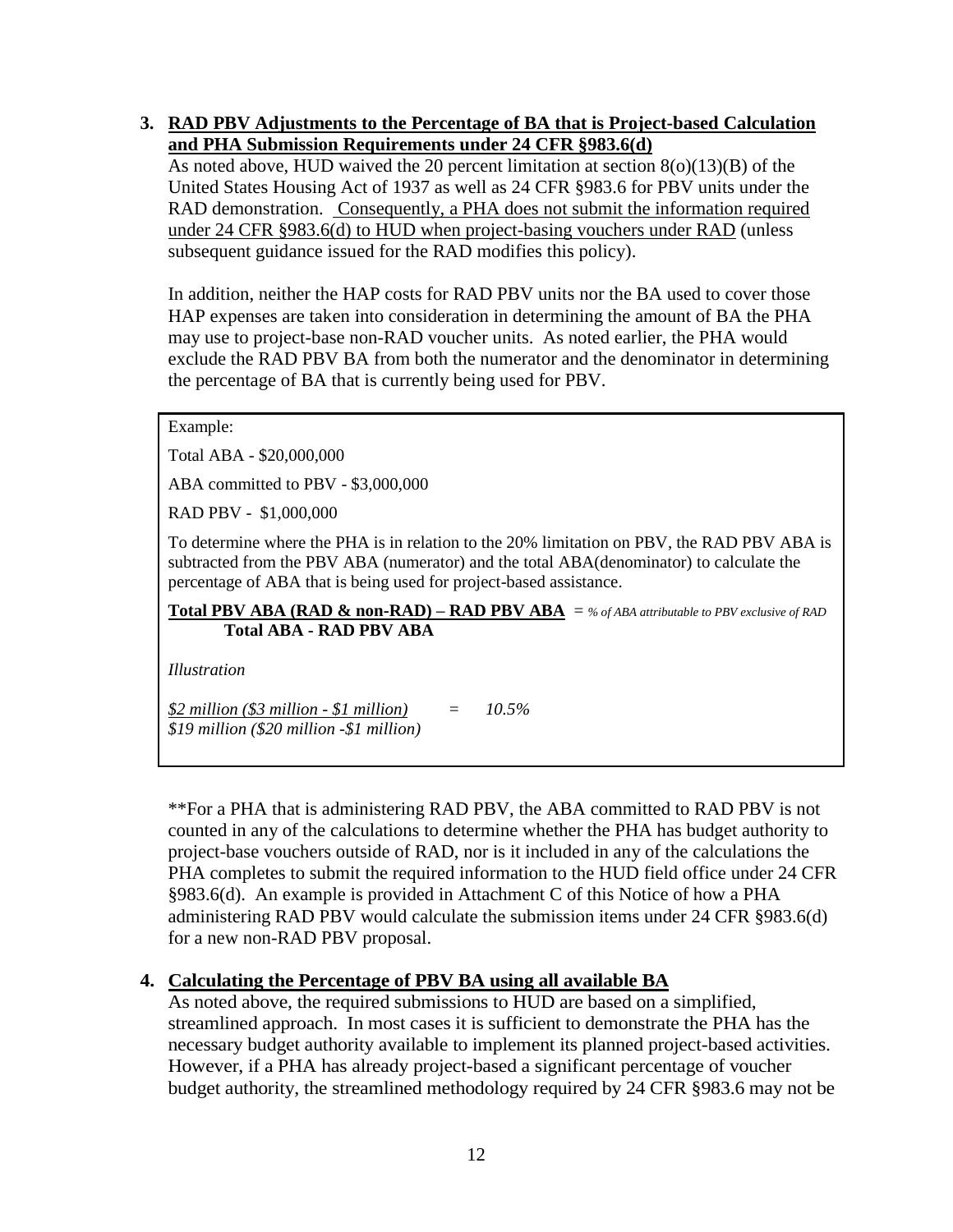sufficient for the PHA to demonstrate that it has available budget authority to fulfill its future project-basing plans. The PHA may also wish to determine the exact maximum amount of budget authority that is available at a given time for planning purposes. Available budget authority includes the PHA HAP reserves (both HUD-held and PHAheld) which are also taken into account in determining the PHA's authority to projectbase vouchers. In addition to ABA, as determined in paragraphs 2 and 3 above, the current reserve balances (both HUD-held and PHA-held) are added to determine the total amount of budget authority that is available for purposes of calculating the 20% limit and the percentage of total budget authority that is still available for projectbasing.

The calculation for the ABA that the PHA submits to the HUD field office in such instance is as follows:

| CY HCV Renewal Funding (from Enclosure A) |  |
|-------------------------------------------|--|
|                                           |  |

- + CY Non-Renewal Funding to Date (from Enclosure A)
- + CY Non-Renewal Funding from Increments not included on Enclosure A
- + Current Amount of HUD-held Reserves

+Current Amount of PHA-held Reserves (NRA)

#### **Total Budget Authority**

The PHA may not use the estimated HUD-held Program Reserves and Net Restricted Asset (NRA) amounts from the Enclosure A. The PHA must use the current reserve balances. If the PHA has questions or needs assistance regarding the current HUD-held reserve balance and/or PHA NRA, the PHA should contact their financial analyst in the FMC.

To assist in the calculations described in this section of this Notice, a sample worksheet is attached to this Notice as *Attachment D*.

## **SECTION III: PHA-Owned Units under the PBV Program**

#### **1. Background**

Section 8(f) of the Act (42 U.S. Code § 1437f(f)) defines owner for purposes of the Section 8 program to include a public housing agency having the legal right to lease or sublease dwelling units. Sections  $8(0)(11)$  and  $8(0)(13)(F)$  of the Act impose certain statutory requirements and limitations on leasing of PHA-owned units under the PBV program. Those requirements are discussed in more detail in the paragraphs that follow.

NOTE: PHAs participating in the Moving to Work Demonstration (MTW) can waive many statutory and regulatory provisions pertaining to the housing choice voucher program (including the PBV program). If a MTW agency has received approval from HUD in its Annual MTW Plan to waive or implement alternative requirements under the PBV program for any requirements covered under this Section of this Notice, the MTW Agency shall follow their approved Annual MTW plan.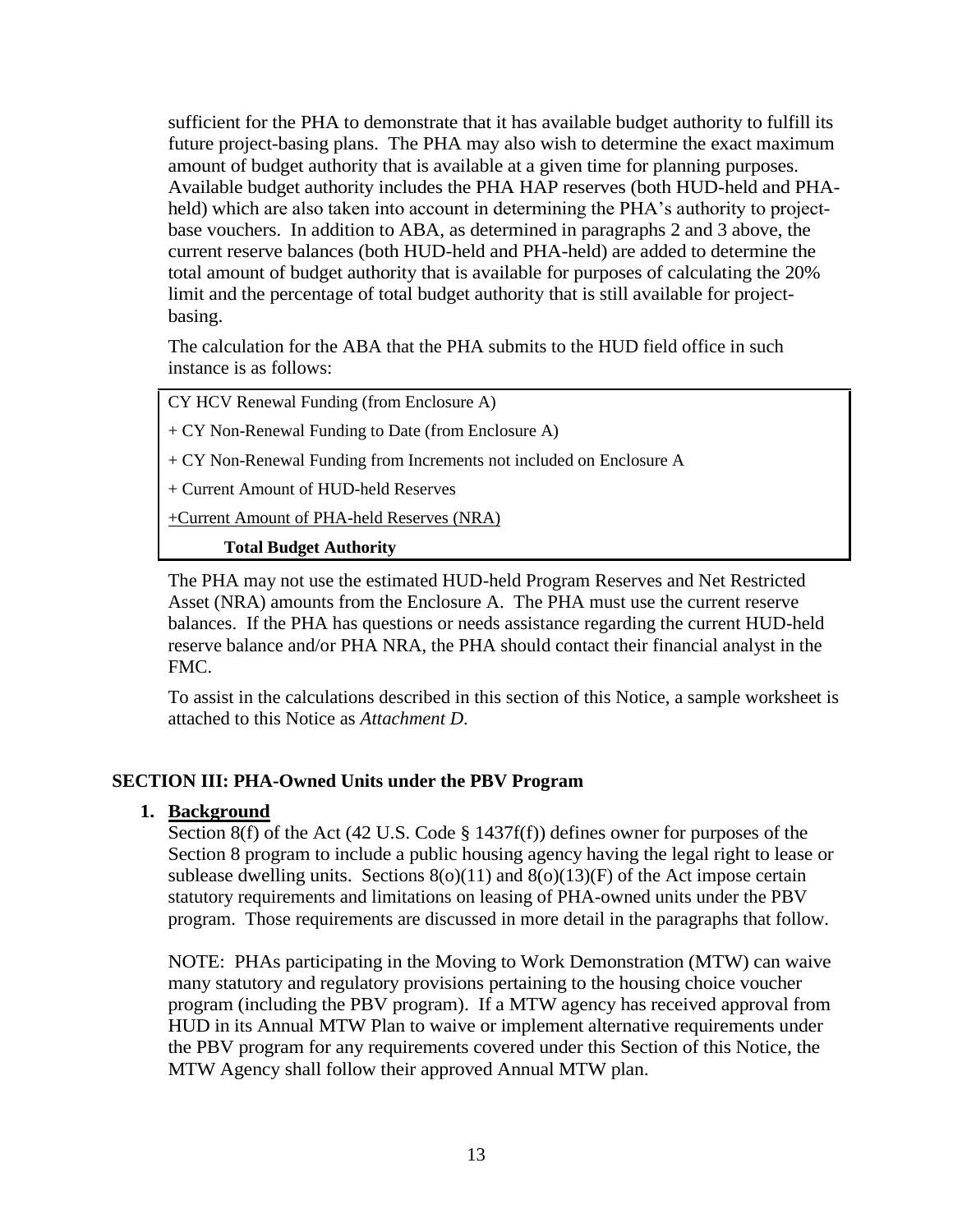# **2. PHA-Owned Units - Ownership**

In accordance with 24 CFR §983.3, PHA-owned, for purposes of the PBV program, means that the PHA or its officers, employees, or agents or in an entity that holds any such direct or indirect interest in the building, including, but not limited to an interest as:

- titleholder
- lessee
- a stockholder
- a member, or general or limited partner,
- a member of a limited liability corporation.

If a PHA, its officers, employees or agents possess any interest in the building, the PBV project or building is considered PHA-owned and must comply with all statutory, regulatory, and any other HUD requirements governing PHA-owned units.

## **3. Independent Entity**

Section 8(o)(11) of the Act requires that the unit of general local government or a HUDapproved independent entity perform certain functions for PHA-owned units. Those functions include performance of housing quality standard (HQS) inspections, and determining rent reasonableness for PHA-owned units. Section  $8(0)(13)(F)$  of the Act also requires that the PHA and the unit of general local government or HUD-approved independent entity agree to the term of any HAP contract.

If the PHA itself is the unit of general local government or an agency of such government, the independent entity must be a HUD-approved public or private entity.

The entity and PHA must possess an autonomous relationship. Therefore, the parties must not be connected legally, financially (except with regard to compensation for services performed for PHA-owned units), or in any other manner that could cause either party to be improperly influenced by the other. The independent entity must perform its responsibilities in an unbiased manner, and the PHA must not take any action that could prevent the independent entity from making unbiased determinations related to its responsibilities. The PHA must submit to the HUD field office documentation that demonstrates or supports the independent nature of the parties' relationship.

## **a. HUD Approval**

PHAs planning to attach PBVs to PHA-owned units, must identify, in writing, the proposed independent entity and submit it to the local HUD Office of Public Housing prior to entering into the AHAP for new construction and rehabilitation or prior to selection for existing housing. If the PHA plans to utilize an independent entity to review selection of the PHA's proposal for PBV assistance, the PHA must submit the request for approval of the proposed independent entity to the local HUD Office of Public Housing at the same time the PHA notifies HUD of its intent to project-base units in accordance with program regulations at 24 CFR §983.6. If the PHA plans to use different independent entities to perform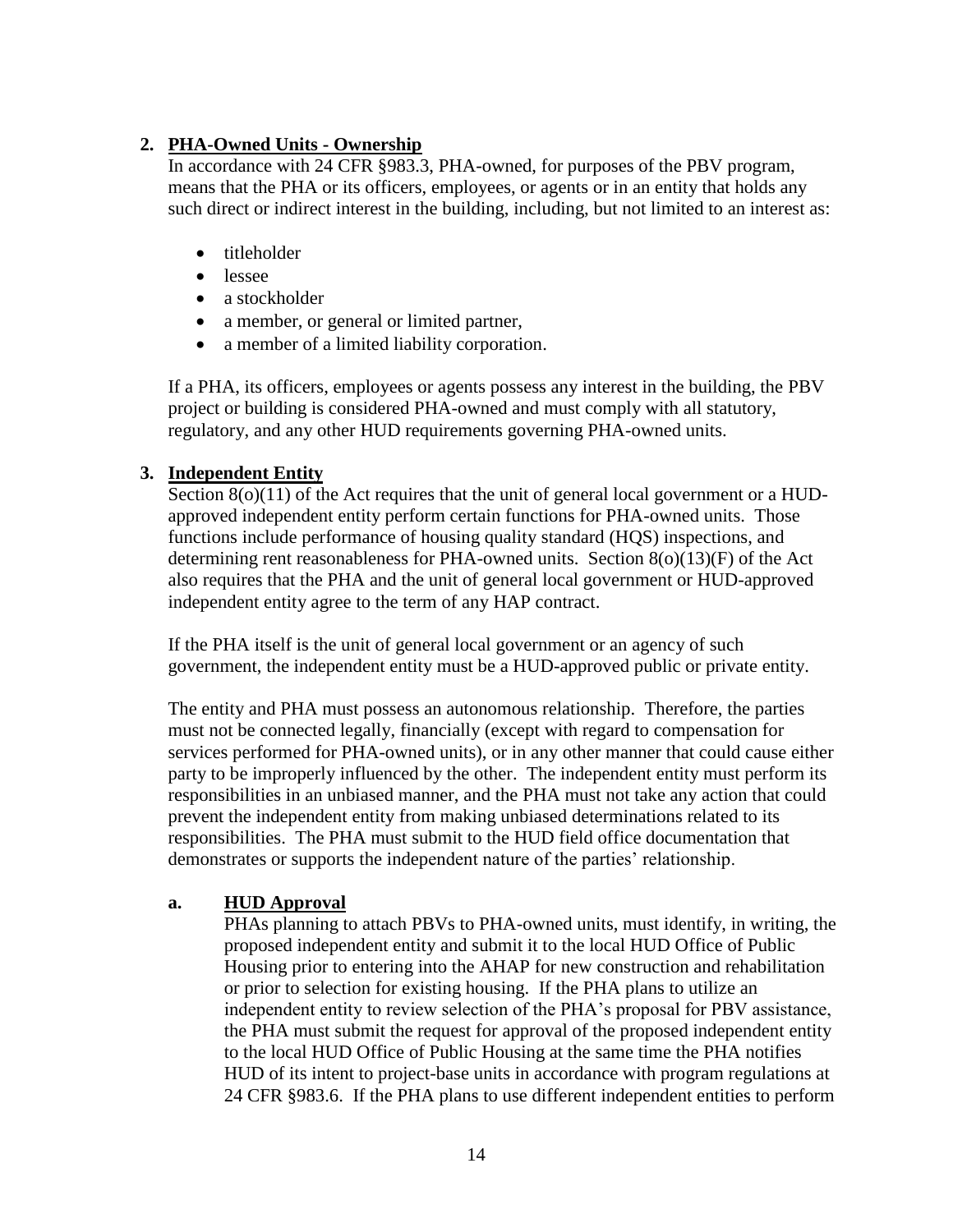different functions, the PHA must submit for approval each independent entity it plans to use and identify the function the entity will perform. Once an independent entity has been approved, if the PHA will use the same HUDapproved independent entity to perform the same function for which it was previously approved, the PHA simply must certify in writing that it will use the previously HUD-approved independent entity for the particular function. The PHA must submit the certification to HUD prior to AHAP or when it notifies HUD of its intent to project-base as described above.

#### **b. Payment for Program Services**

The Act requires that expenses associated with services of the independent entity are the responsibility of the PHA. The PHA may compensate the independent entity from PHA ongoing administrative fee income (including amounts credited to the administrative fee reserve (i.e. Unrestricted Net Assets)). The PHA may not use other program receipts to compensate the independent entity for its services.

The PHA, and the independent entity, may not charge any family that occupies or will occupy a PBV PHA-owned unit any fee for the services provided by the independent entity.

#### **4. Selection of PHA-owned Units**

A PHA may submit a proposal for PBV assistance in connection with PHA-owned units. If the PHA selects a proposal for PHA-owned units, such units shall only be assisted under the PBV program if the HUD field office or a HUD-approved independent entity reviews the PHA's selection process and determines that the PHA-owned units were appropriately selected based on the selection procedures specified in the PHA's administrative plan. The PHA may either choose to hire an independent entity to review the PHA's selection process or request the local HUD Office of Public Housing's review. If the PHA chooses to hire an independent entity, the PHA must submit the name of the independent entity to HUD for approval in accordance with Section III paragraph 3.a. above.

#### **a. PHA Selection Procedures**

The PHA's selection procedures must apply to all PBV proposals and must be designed in a manner that does not effectively eliminate the submission of proposals for non-PHA-owned units nor gives undue preferential treatment (e.g., additional points) to PHA-owned units.

#### **b. Submission Requirements**

If PHA-owned units are selected for the attachment of PBV assistance to dwelling units the PHA must submit the following to the HUD Field Office or HUDapproved independent entity:

i. all proposals submitted for PBV assistance in connection with the particular selection including proposals submitted for selection in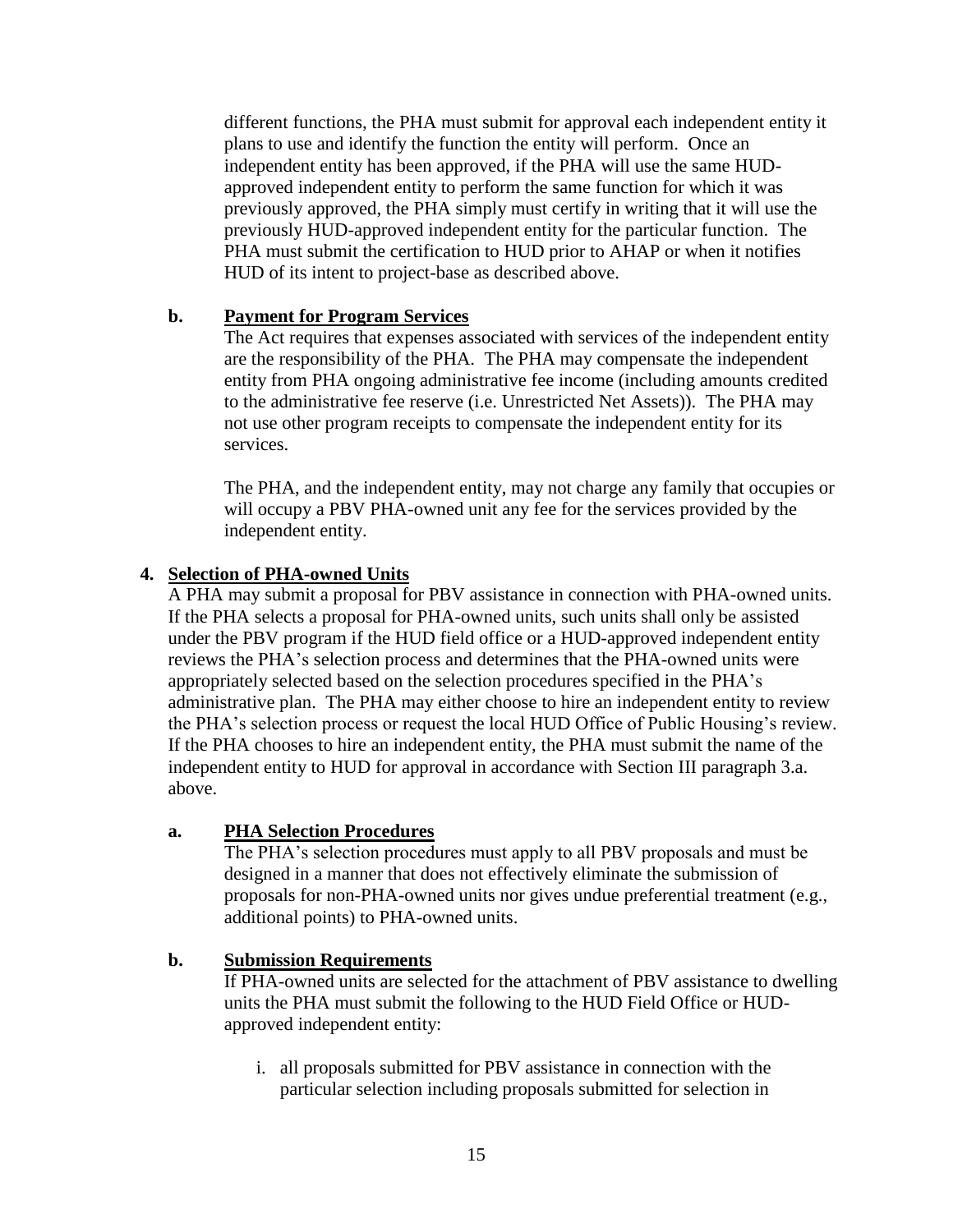accordance with  $983.51(b)(2)$ ;

- ii. a copy of the PHA's administrative plan;
- iii. if the proposal was selected pursuant to a request for proposals in accordance with  $983.51(b)(1)$ , a copy of the solicitation; and
- iv. if the proposal was selected pursuant to a qualifying previous competition in accordance with  $983.51(b)(2)$ , a copy of the proposal for the previous competition, and any award letter provided in connection with the previous competition.

## **5. Contract Requirements for PHA-owned Unit**

- **a. Parties**
	- i. Under the PBV program, the contract administrator and the owner cannot be the same legal entity (i.e., the PHA acting as contract administrator cannot execute a contract with itself as the owner of the PBV units). The PHA must establish a separate legal entity to serve as the owner. Such entity may be one of the following:
		- 1. a non-profit affiliate or instrumentality of the PHA;
		- 2. a limited liability corporation;
		- 3. a limited partnership;
		- 4. a corporation; or
		- 5. any other legally acceptable entity recognized under State law.

## **b. Initial and Renewal HAP Contract Term**

The term of the HAP contract and any HAP contract renewal for PHA-owned units must be agreed upon by the PHA and the unit of general local government or the independent entity approved by HUD. Any costs associated with implementing this requirement must be paid for by the PHA.

#### **6. Inspection of PHA owned Units**

In the case of PHA-owned units, the inspections required under the PBV program must be performed by a HUD-approved independent entity, rather than by the PHA. Subpart I of 24 CFR Part 982 governs inspections under the Housing Choice Voucher program and are made applicable to the PBV program by 24 CFR §983.2 with certain exceptions (see §983.2(c)(4)). PBV-specific inspection requirements can be found at 24 CFR Part 983, Subpart C. In the case of PHA-owned housing, all PHA responsibilities applicable to the PBV program related to HQS under subpart I of Part 982 must be performed by the independent entity.

#### **a. Initial – Pre-HAP**

For PHA-owned units, the independent entity must perform all initial inspections under the PBV program including:

i. **Pre-selection inspection**—Inspection of site. For all housing types, the independent entity must examine the proposed site before the proposal selection date.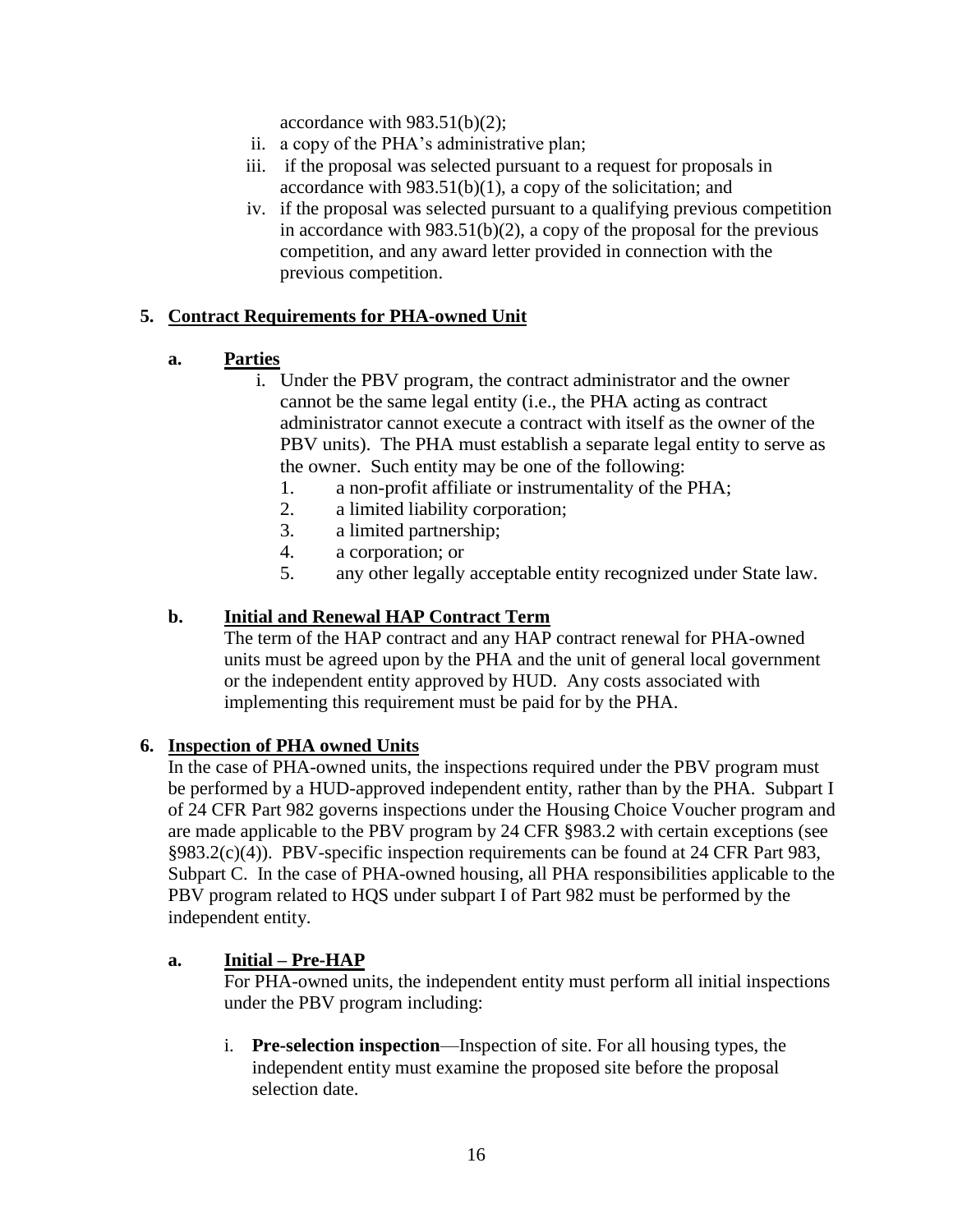- ii. **Inspection of existing units** If the units to be assisted already exist, the independent entity must inspect **all** the units before the proposal selection date, and must determine whether the units substantially comply with the HQS. All units to be assisted under the PBV program must be inspected and must substantially comply with HQS in order to be selected as existing under the PBV program.
- iii. **Pre-HAP contract inspections** The independent entity must inspect each contract unit before execution of the HAP contract. The PHA may not enter into a HAP contract covering a unit until the unit fully complies with the HQS.

#### **b. Subsequent - Post-HAP**

For PHA-owned units, the independent entity must perform all subsequent inspections under the PBV program including:

- i**. Turnover inspections** Before providing assistance to a new family in a contract unit, the independent entity must inspect the unit. The PHA may not provide assistance on behalf of the family until the independent entity determines and notifies the PHA that the unit fully complies with the HQS.
- ii. **Biennial inspections** At least biennially during the term of the HAP contract, the independent entity must inspect a random sample, consisting of at least 20 percent of the contract units in each building, to determine if the contract units and the premises are maintained in accordance with the HQS. Turnover inspections discussed in subparagraph i. of this paragraph are not counted toward meeting this biennial inspection requirement.

If more than 20 percent of the biennial sample of inspected contract units in a building fails the initial inspection, the independent entity must re-inspect 100 percent of the contract units in the building.

#### **7. Other inspections**

The independent entity must inspect contract units whenever needed to determine that the contract units comply with the HQS and that the PHA-owner is providing maintenance, utilities, and other services in accordance with the HAP contract.

At the family oral briefing (see 24 CFR §983.252), the PHA must provide families with up to date contact information for the independent entity and request that families contact the independent entity concerning HQS tenant complaints. If families contact the PHA directly, the PHA must receive the complaint, inform the independent entity of the complaint and once again provide the family with contact information for the independent entity. The independent entity must take into account tenant complaints and any other information coming to its attention in scheduling inspections.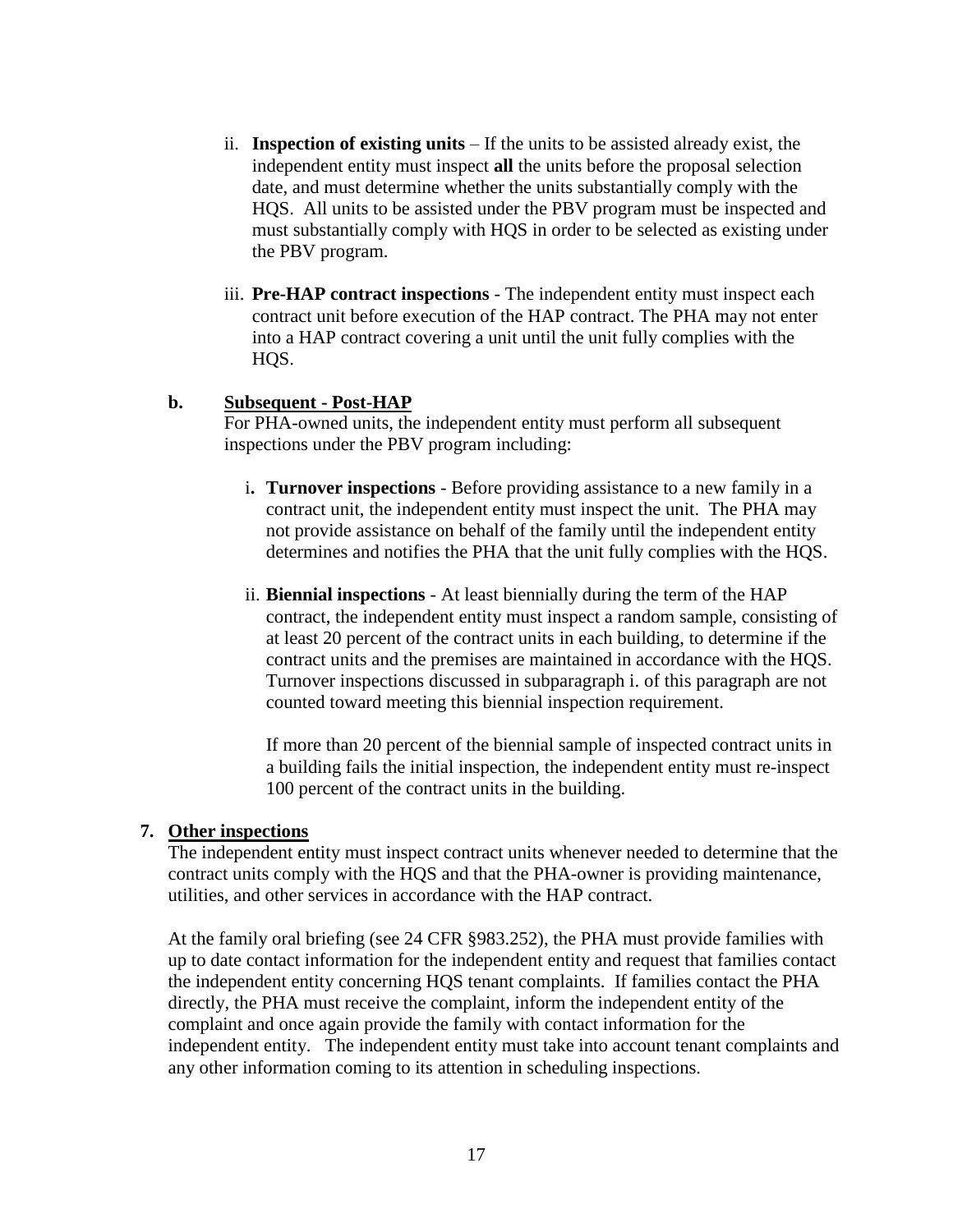#### **8. Follow-up inspections**

The independent entity must conduct follow-up inspections needed to determine if the PHA-owner (or, if applicable, the family) has corrected an HQS violation, and must conduct inspections to determine the basis for exercise of contractual and other remedies for PHA-owner or family violation of the HQS in accordance with program regulations. (Family HQS obligations are specified in 24 CFR §982.404(b).)

#### **9. Notification**

The independent entity must immediately notify the PHA of HQS deficiencies that are the responsibility of the PHA-owner by fax or email. A signed report outlining deficiencies must also be sent to the PHA the same day the PHA is notified by email or fax. For deficiencies identified that require immediate attention because they pose a risk to life, health or safety (see 24 CFR  $\S 982.404(a)(3)$ ), the independent entity must communicate to the PHA-owner immediately via telephone or email. The independent entity must confirm receipt of communication.

#### **a. Reporting**

The independent entity must report findings for all inspections performed and furnish a copy of each inspection report to the PHA and to the local HUD Office of Public Housing where the project is located.

## **b. PHA and Field Office Action**

The PHA must take all necessary actions in response to inspection reports from the independent entity, including exercise of contractual remedies for violation of the HAP contract by the PHA-owner. If the independent entity has attempted to resolve all outstanding HQS deficiencies with the PHA-owner but the PHA-owner has not taken the necessary actions, the independent entity must contact the relevant local HUD Office of Public Housing Director. The local HUD Office of Public Housing staff will intervene and attempt to resolve the matter. If the PHA continues to fail to take the necessary actions as identified by the independent entity, after HUD intervention, the local HUD Office of Public Housing Director shall notify the Housing Voucher Management and Operations Division (HVMOD) in Headquarters with all relevant facts. HVMOD will determine the appropriate enforcement action that may be taken against the PHA-owner in accordance with the Consolidated Annual Contributions Contract, HAP contract, program regulations and directives. The PHA-owner will be notified in writing of the enforcement action.

#### **10. Rent Determinations for PHA-owned Units**

Rent to owner for PHA-owned units is determined pursuant to 24 CFR §983.301 through §983.305 in accordance with the same requirements as for other units except that the independent entity is responsible for determining the initial rent to owner, re-determined rent to owner and the reasonable rent.

#### **a. Initial**

The independent entity approved by HUD must establish the initial contract rents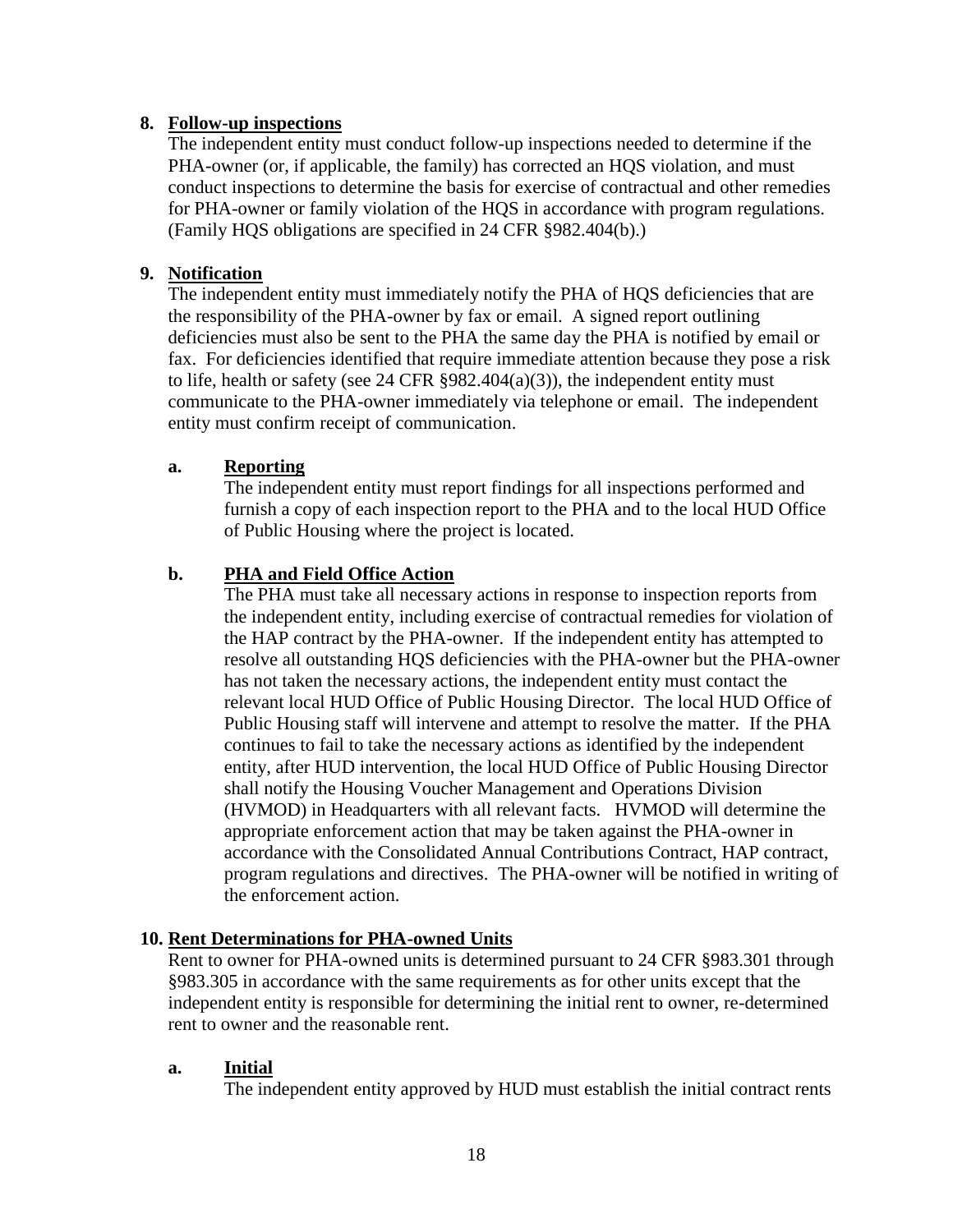using the method prescribed by PBV program requirements. The PHA must use the rent to owner established by the independent entity.

## **b. Subsequent**

The independent entity must re-determine rent to owner in accordance with 24 CFR §983.303 when any of the following occur:

- i. Annual anniversary- If the owner requests a rent increase at the annual anniversary date of the HAP contract, the HUD-approved independent entity must perform the annual redetermination of rent to owner in accordance with program regulations.
- ii. Five percent decrease Whenever there is a five percent or greater decrease in the published FMR in effect 60 days before the contract anniversary (for the unit sizes specified in the HAP contract) as compared with the FMR in effect one year before the contract anniversary;
- iii. Change in utility allocation Whenever the PHA approves a change in the allocation of responsibility for utilities between the PHA-owner and family;
- iv. Substitution of Contract Unit Whenever the HAP contract is amended to substitute a different contract unit in the same building or project; and
- v. Changes Whenever there is any other change that may substantially affect the reasonable rent.

## **c. Notice of rent redetermination**

Rent to a PHA-owner is re-determined by written notice from the independent entity to the PHA-owner specifying the amount of the re-determined rent (as determined in accordance with 24 CFR §§983.301 and 983.302). The notice of the rent adjustment constitutes an amendment of the rent to owner specified in the HAP contract. The amendment should be documented by a signed exhibit to the HAP contract.

## **d. Rent Reasonableness**

For PHA-owned units, the amount of the reasonable rent must be determined by the HUD-approved independent entity, rather than by the PHA.

## i**. Reporting**

The independent entity must furnish a copy of the determination of reasonable rent (initial and subsequent redeterminations) for PHA-owned units to the PHA and to the local HUD Office of Public Housing where the project is located.

## **SECTION IVPaperwork Reduction Act**

The information collection requirements contained in this Notice have been approved by the Office of Management and Budget (OMB) under the Paperwork Reduction Act of 1995 (44 U.S.C. 3501-3520) and assigned OMB control numbers 2577-0169 and 2577-0083. In accordance with the Paperwork Reduction Act, HUD may not conduct or sponsor, and a person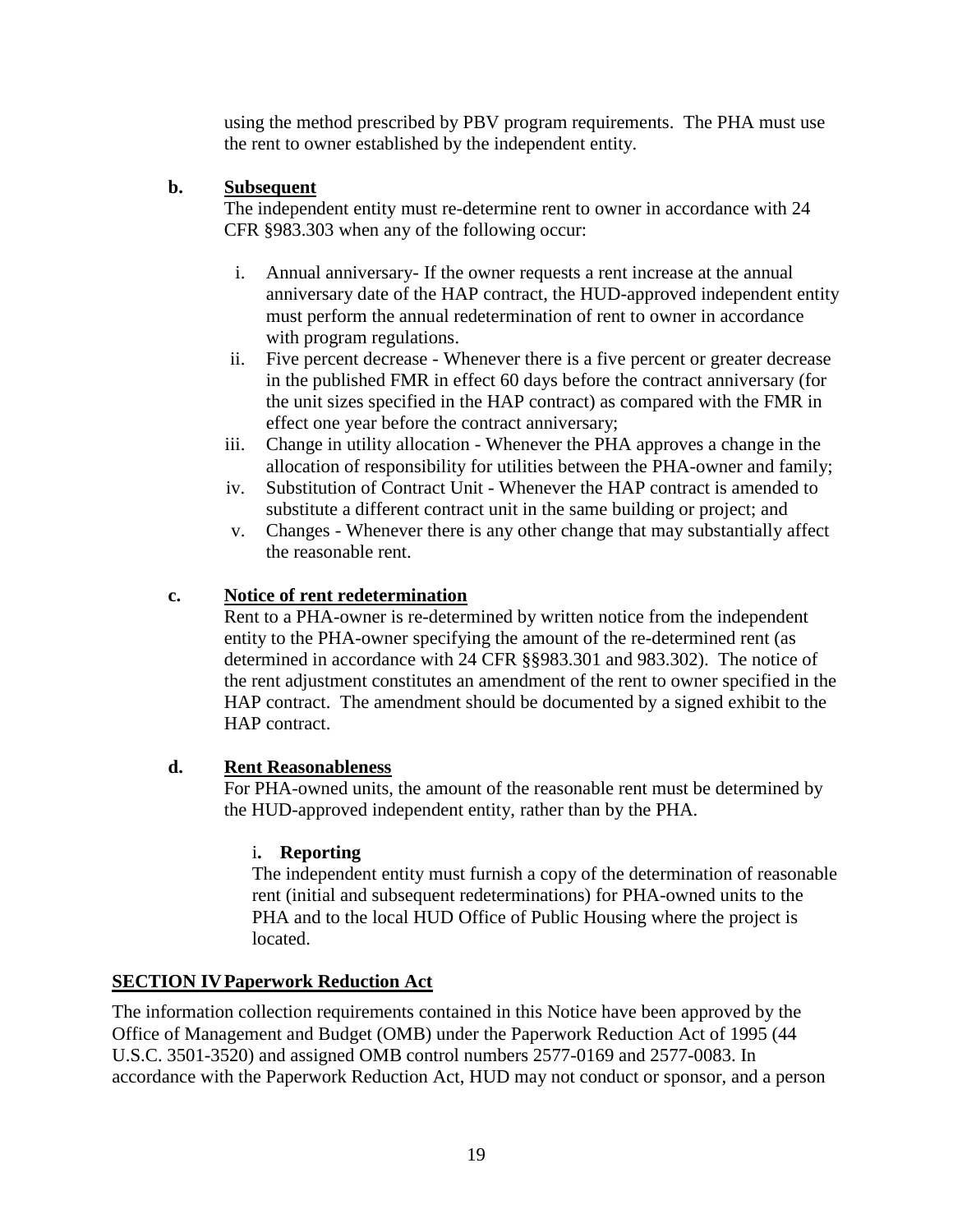is not required to respond to, a collection of information unless the collection displays a currently valid OMB control number.

## **SECTION V Further Information**

For inquiries concerning PIC requirements under Section I of the Notice, please contact the Housing Voucher Management and Operations Division, at (202) 708-0477, or you may also contact your local PIC Coach. For inquiries regarding VMS, please contact the Financial Management Division at (202) 708-2934. Inquiries concerning Sections II and III of this Notice should be directed to the PHA's local HUD Office of Public Housing or Diane Thompson-Bouknight in HUD Headquarters, Office of Public Housing and Voucher Programs, Housing Voucher Management and Operations Division, via email at [diane.a.thompson@hud.gov.](mailto:diane.a.thompson@hud.gov)

 $\sqrt{s/}$ 

 Jemine A. Bryon Acting Assistant Secretary for Public and Indian Housing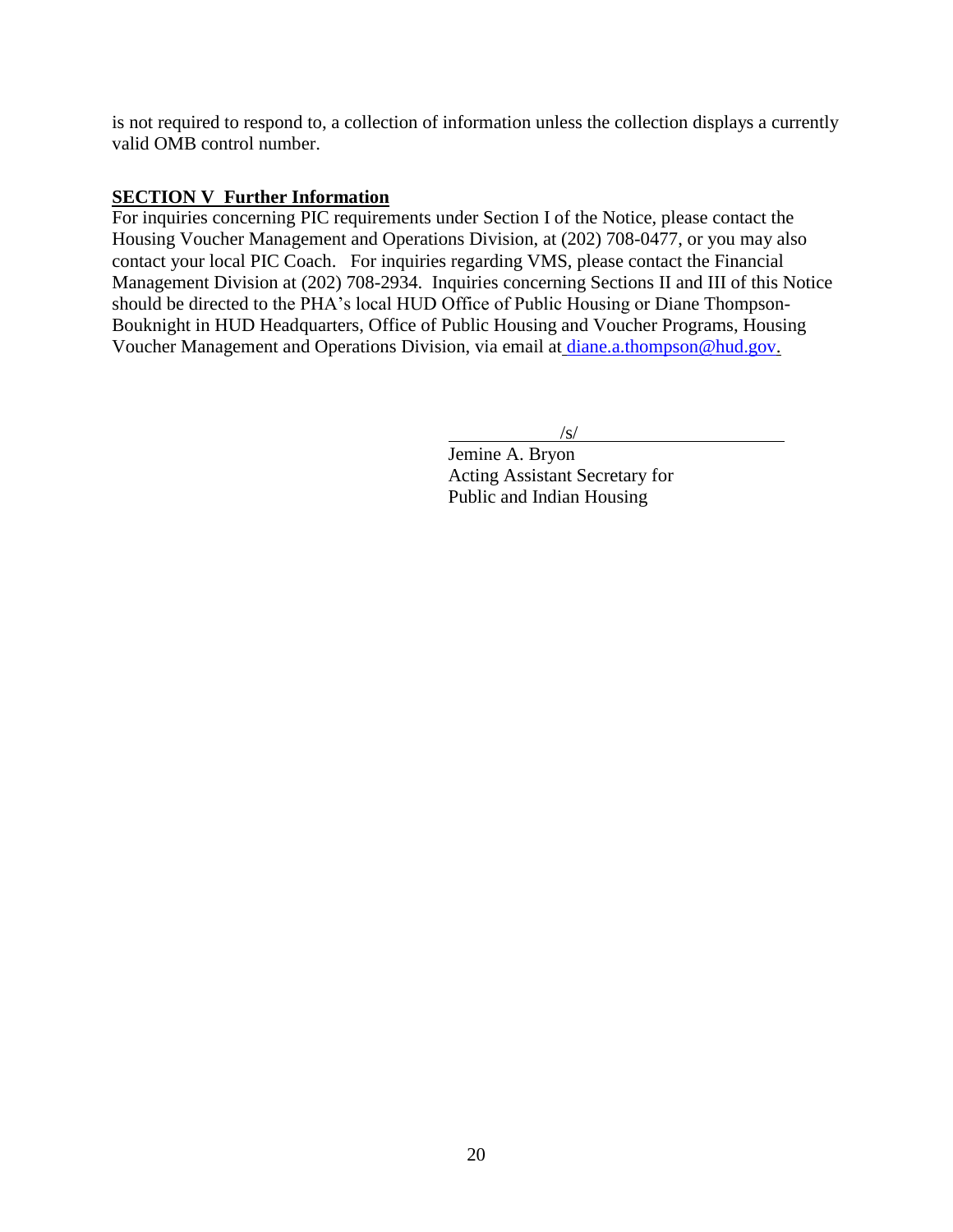## **Attachment A**

| 命に                                                                                                                                                                     | , ס יש 9                                        | PA195 - Message (HTML)                                                                                                                                                                                                                                                                                                                                                              | $\mathbf{r}$                  |  |
|------------------------------------------------------------------------------------------------------------------------------------------------------------------------|-------------------------------------------------|-------------------------------------------------------------------------------------------------------------------------------------------------------------------------------------------------------------------------------------------------------------------------------------------------------------------------------------------------------------------------------------|-------------------------------|--|
| File                                                                                                                                                                   | Message                                         | Insert<br>Options<br>Format Text<br>Review                                                                                                                                                                                                                                                                                                                                          | $\sim$ $\alpha$               |  |
| ≘<br>Paste                                                                                                                                                             | & Cut<br>≝∄ Copy<br>Format Painter<br>Clipboard | ₹ Follow Up *<br>89<br>$\circ$<br>881<br>▼ 11 - A´ A゙ │ 三 - 三 - │ 學<br>Arial<br>High Importance<br>Address Check<br>Attach Signature<br>Zoom<br>$B$ $I$ $U$ $\frac{ab}{c}$ $\rightarrow$<br>≣<br>医性<br>٤E<br>Attach<br>$A$ $\cdot$<br><b>Low Importance</b><br>File<br><b>Book</b><br><b>Names</b><br>Item.<br><b>Basic Text</b><br>Names<br>Include<br>Zoom<br>Tags<br><b>Ext.</b> |                               |  |
|                                                                                                                                                                        | From $\overline{\mathbf{v}}$                    | Microsoft Exchange Server                                                                                                                                                                                                                                                                                                                                                           |                               |  |
| $=$                                                                                                                                                                    | To                                              | pbysubmissios@hud.gov                                                                                                                                                                                                                                                                                                                                                               |                               |  |
| Send                                                                                                                                                                   | Cc                                              |                                                                                                                                                                                                                                                                                                                                                                                     |                               |  |
|                                                                                                                                                                        | Bcc.,                                           |                                                                                                                                                                                                                                                                                                                                                                                     |                               |  |
|                                                                                                                                                                        | Subject:                                        | PA195                                                                                                                                                                                                                                                                                                                                                                               |                               |  |
|                                                                                                                                                                        | Name of PHA:                                    |                                                                                                                                                                                                                                                                                                                                                                                     | 粵                             |  |
|                                                                                                                                                                        |                                                 | Project Identification for proposed selections under 24 CFR section 983.51(b)(2), [identify project for which project based vouchers are to be used – name of project and address:                                                                                                                                                                                                  | l a                           |  |
|                                                                                                                                                                        |                                                 |                                                                                                                                                                                                                                                                                                                                                                                     |                               |  |
|                                                                                                                                                                        |                                                 | Total amount of annual budget authority: (if applicable, excluding commitments under the Rental Assistance Demonstration (RAD)                                                                                                                                                                                                                                                      |                               |  |
|                                                                                                                                                                        |                                                 |                                                                                                                                                                                                                                                                                                                                                                                     |                               |  |
| Amount of annual budget authority currently committed to project-based vouchers (if applicable, excluding commitments under the Rental Assistance Demonstration (RAD); |                                                 |                                                                                                                                                                                                                                                                                                                                                                                     |                               |  |
|                                                                                                                                                                        |                                                 |                                                                                                                                                                                                                                                                                                                                                                                     |                               |  |
| The percentage of annual budget authority available for project basing:                                                                                                |                                                 |                                                                                                                                                                                                                                                                                                                                                                                     |                               |  |
|                                                                                                                                                                        |                                                 |                                                                                                                                                                                                                                                                                                                                                                                     |                               |  |
| The total amount of annual budget authority the PHA is planning to project-base pursuant to the selection:                                                             |                                                 |                                                                                                                                                                                                                                                                                                                                                                                     |                               |  |
|                                                                                                                                                                        |                                                 |                                                                                                                                                                                                                                                                                                                                                                                     |                               |  |
| The number of units that the project basing of vouchers will support:                                                                                                  |                                                 |                                                                                                                                                                                                                                                                                                                                                                                     |                               |  |
|                                                                                                                                                                        |                                                 |                                                                                                                                                                                                                                                                                                                                                                                     |                               |  |
|                                                                                                                                                                        |                                                 | Are the units newly constructed or rehabilitated or is rehabilitation of the units planned:                                                                                                                                                                                                                                                                                         |                               |  |
|                                                                                                                                                                        | PHA contact:                                    |                                                                                                                                                                                                                                                                                                                                                                                     |                               |  |
|                                                                                                                                                                        |                                                 |                                                                                                                                                                                                                                                                                                                                                                                     | Microsoft Outlook             |  |
|                                                                                                                                                                        |                                                 | $\overline{\mathbf{W}}$<br><b>K</b><br>ミ<br>H<br>$\mathcal{E}$<br>$\overline{\mathbf{o}}$<br>Q                                                                                                                                                                                                                                                                                      | <b>KADOVJOO</b> V<br>1/5/2015 |  |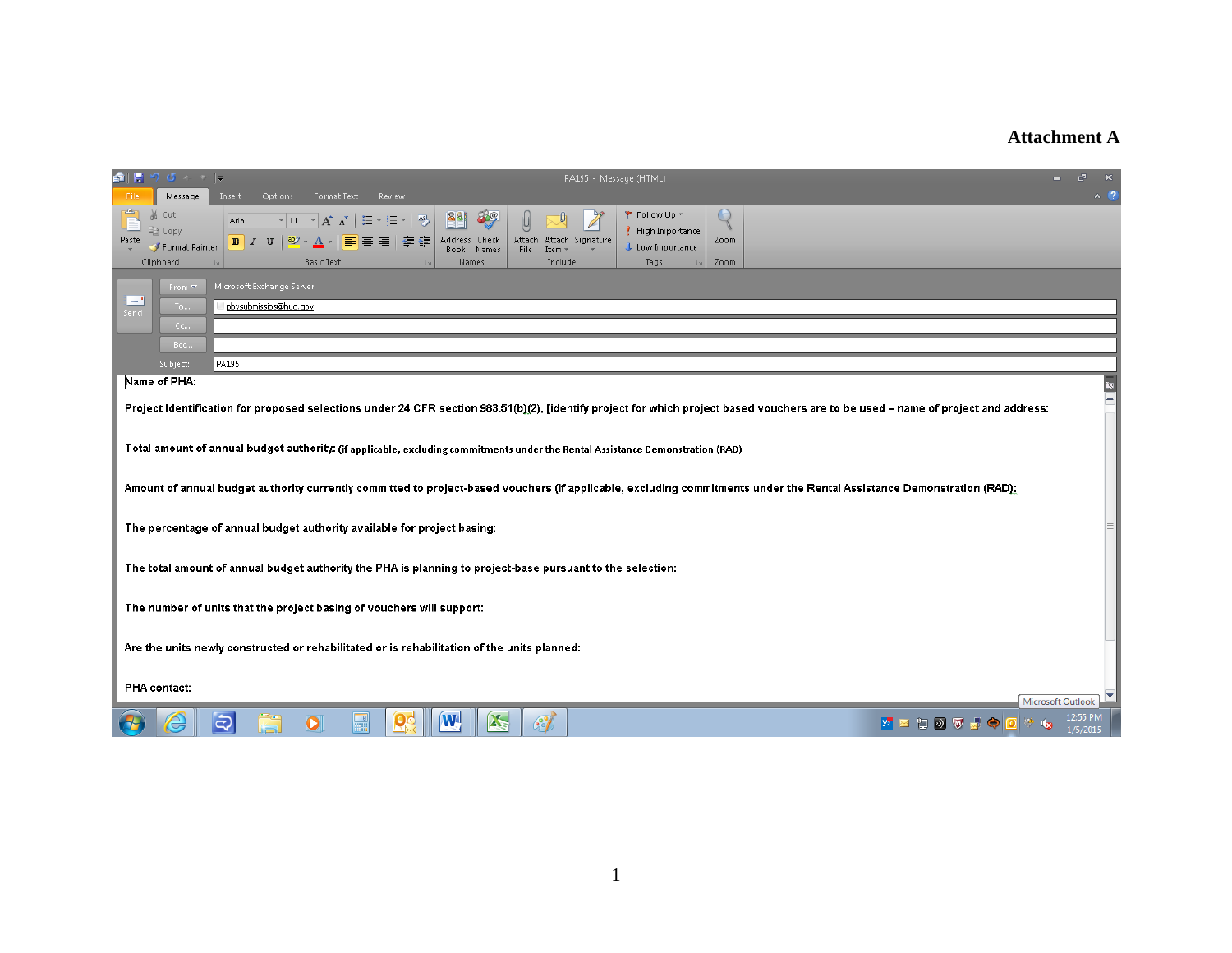# **Attachment B**

|     | Calculation of Calendar Year 2014 Renewal Funding                                                                                                                                                                                                                                                                                                                                                                                                                                                                                                                                                                                                                                                                                                                                                                                                                                                                                                                                                                                     |                           | <b>Housing Choice Voucher Program</b> |                             |                                                    |  |
|-----|---------------------------------------------------------------------------------------------------------------------------------------------------------------------------------------------------------------------------------------------------------------------------------------------------------------------------------------------------------------------------------------------------------------------------------------------------------------------------------------------------------------------------------------------------------------------------------------------------------------------------------------------------------------------------------------------------------------------------------------------------------------------------------------------------------------------------------------------------------------------------------------------------------------------------------------------------------------------------------------------------------------------------------------|---------------------------|---------------------------------------|-----------------------------|----------------------------------------------------|--|
|     |                                                                                                                                                                                                                                                                                                                                                                                                                                                                                                                                                                                                                                                                                                                                                                                                                                                                                                                                                                                                                                       |                           |                                       |                             |                                                    |  |
|     | 1 HA Number:                                                                                                                                                                                                                                                                                                                                                                                                                                                                                                                                                                                                                                                                                                                                                                                                                                                                                                                                                                                                                          |                           | PH002                                 |                             |                                                    |  |
|     | 2 HA Name:                                                                                                                                                                                                                                                                                                                                                                                                                                                                                                                                                                                                                                                                                                                                                                                                                                                                                                                                                                                                                            |                           | ANYTOWN HSG AUTHORITY                 |                             |                                                    |  |
|     | FUNDS AVAILABLE TO THE PHA FOR CY 2014                                                                                                                                                                                                                                                                                                                                                                                                                                                                                                                                                                                                                                                                                                                                                                                                                                                                                                                                                                                                |                           |                                       |                             |                                                    |  |
|     | CY 2014 HCV Renewal Funding (from line 26 below)                                                                                                                                                                                                                                                                                                                                                                                                                                                                                                                                                                                                                                                                                                                                                                                                                                                                                                                                                                                      |                           | \$9,424,581                           |                             |                                                    |  |
|     | CY 2014 Non-Renewal Funding (TPVs, VASH, etc.), as of 5/22/14                                                                                                                                                                                                                                                                                                                                                                                                                                                                                                                                                                                                                                                                                                                                                                                                                                                                                                                                                                         |                           | \$0                                   |                             |                                                    |  |
|     | 12/31/2013 HUD-Held Funds                                                                                                                                                                                                                                                                                                                                                                                                                                                                                                                                                                                                                                                                                                                                                                                                                                                                                                                                                                                                             |                           | \$703,598                             |                             |                                                    |  |
|     | 12/31/2013 PHA-Reported Net Restricted Assets                                                                                                                                                                                                                                                                                                                                                                                                                                                                                                                                                                                                                                                                                                                                                                                                                                                                                                                                                                                         |                           | \$0                                   |                             |                                                    |  |
|     | Total Estimated Funds Available for CY 2014                                                                                                                                                                                                                                                                                                                                                                                                                                                                                                                                                                                                                                                                                                                                                                                                                                                                                                                                                                                           |                           |                                       |                             | \$10,128,179                                       |  |
|     |                                                                                                                                                                                                                                                                                                                                                                                                                                                                                                                                                                                                                                                                                                                                                                                                                                                                                                                                                                                                                                       |                           |                                       |                             |                                                    |  |
|     | <b>ELIGIBILITY</b>                                                                                                                                                                                                                                                                                                                                                                                                                                                                                                                                                                                                                                                                                                                                                                                                                                                                                                                                                                                                                    |                           |                                       |                             |                                                    |  |
|     | 3 Total Unit Months Leased per VMS - CY 2013                                                                                                                                                                                                                                                                                                                                                                                                                                                                                                                                                                                                                                                                                                                                                                                                                                                                                                                                                                                          |                           | 24,014                                |                             |                                                    |  |
|     | 4 Total Unit Months Available - CY 2013                                                                                                                                                                                                                                                                                                                                                                                                                                                                                                                                                                                                                                                                                                                                                                                                                                                                                                                                                                                               |                           | 40,332                                |                             |                                                    |  |
|     | 5 Capping Percentage (see Notes)                                                                                                                                                                                                                                                                                                                                                                                                                                                                                                                                                                                                                                                                                                                                                                                                                                                                                                                                                                                                      |                           | 100.00%                               |                             |                                                    |  |
|     | 6 Total CY 2013 HAP Expenses per VMS                                                                                                                                                                                                                                                                                                                                                                                                                                                                                                                                                                                                                                                                                                                                                                                                                                                                                                                                                                                                  |                           | \$9,452,940                           |                             |                                                    |  |
|     | 7 Total CY 2013 Capped HAP Expenses (Line 5 x Line 6)                                                                                                                                                                                                                                                                                                                                                                                                                                                                                                                                                                                                                                                                                                                                                                                                                                                                                                                                                                                 |                           | \$9,452,940                           |                             |                                                    |  |
|     | 8 Renewal Funding Inflation Factor                                                                                                                                                                                                                                                                                                                                                                                                                                                                                                                                                                                                                                                                                                                                                                                                                                                                                                                                                                                                    |                           | $\mathbf{1}$                          |                             |                                                    |  |
|     | 9 Inflated Eligibility Sub-Total (Line 7 x Line 8)                                                                                                                                                                                                                                                                                                                                                                                                                                                                                                                                                                                                                                                                                                                                                                                                                                                                                                                                                                                    |                           | \$9,452,940                           |                             |                                                    |  |
|     | 10 First Time Renewals                                                                                                                                                                                                                                                                                                                                                                                                                                                                                                                                                                                                                                                                                                                                                                                                                                                                                                                                                                                                                |                           | \$0                                   |                             |                                                    |  |
|     | 11 Transfers In or Out                                                                                                                                                                                                                                                                                                                                                                                                                                                                                                                                                                                                                                                                                                                                                                                                                                                                                                                                                                                                                |                           | \$0                                   |                             |                                                    |  |
|     | 12 Total DHAP Eligibility                                                                                                                                                                                                                                                                                                                                                                                                                                                                                                                                                                                                                                                                                                                                                                                                                                                                                                                                                                                                             |                           | \$0                                   |                             |                                                    |  |
|     | 13 Total Renewal Eligibility (Line 9 + Line 10 + Line 11 + Line 12)                                                                                                                                                                                                                                                                                                                                                                                                                                                                                                                                                                                                                                                                                                                                                                                                                                                                                                                                                                   |                           | \$9,452,940                           |                             |                                                    |  |
|     | 14 Proration Factor                                                                                                                                                                                                                                                                                                                                                                                                                                                                                                                                                                                                                                                                                                                                                                                                                                                                                                                                                                                                                   |                           |                                       |                             | 0.997                                              |  |
|     | 15 Prorated Eligibility (Line 13 x Line 14)                                                                                                                                                                                                                                                                                                                                                                                                                                                                                                                                                                                                                                                                                                                                                                                                                                                                                                                                                                                           |                           |                                       |                             | \$9,424,581                                        |  |
|     | <b>OFFSET</b>                                                                                                                                                                                                                                                                                                                                                                                                                                                                                                                                                                                                                                                                                                                                                                                                                                                                                                                                                                                                                         |                           |                                       |                             |                                                    |  |
|     | 16 Minimum NRA Balance, 12/31/2013                                                                                                                                                                                                                                                                                                                                                                                                                                                                                                                                                                                                                                                                                                                                                                                                                                                                                                                                                                                                    |                           |                                       |                             | \$0                                                |  |
|     | 17 Estimated HUD-Held Funds, 12/31/2013                                                                                                                                                                                                                                                                                                                                                                                                                                                                                                                                                                                                                                                                                                                                                                                                                                                                                                                                                                                               |                           |                                       |                             | \$703,598                                          |  |
|     | 18 Total Estimated Excess Funds (Line 16 + Line 17)                                                                                                                                                                                                                                                                                                                                                                                                                                                                                                                                                                                                                                                                                                                                                                                                                                                                                                                                                                                   |                           |                                       |                             | \$703,598                                          |  |
|     | 19 Excess Funds Not Subject to Offset:                                                                                                                                                                                                                                                                                                                                                                                                                                                                                                                                                                                                                                                                                                                                                                                                                                                                                                                                                                                                |                           |                                       |                             |                                                    |  |
|     | 20 Funds Required to Maintain December 2013 Leasing                                                                                                                                                                                                                                                                                                                                                                                                                                                                                                                                                                                                                                                                                                                                                                                                                                                                                                                                                                                   |                           | \$0                                   |                             |                                                    |  |
|     | 21 Funds Required to Fully Lease VASH Vouchers in 2014                                                                                                                                                                                                                                                                                                                                                                                                                                                                                                                                                                                                                                                                                                                                                                                                                                                                                                                                                                                |                           | \$0                                   |                             |                                                    |  |
|     | 22 CY 2013 Portion of Incremental Funding                                                                                                                                                                                                                                                                                                                                                                                                                                                                                                                                                                                                                                                                                                                                                                                                                                                                                                                                                                                             |                           | \$0                                   |                             |                                                    |  |
|     | 23 10% of CY 2014 Renewal Eligibility                                                                                                                                                                                                                                                                                                                                                                                                                                                                                                                                                                                                                                                                                                                                                                                                                                                                                                                                                                                                 |                           | \$942,458                             |                             |                                                    |  |
|     | 24 Total Excess Funds Not Subject to Offset (Line 20 + Line 21 + Line 22+ Line 23)                                                                                                                                                                                                                                                                                                                                                                                                                                                                                                                                                                                                                                                                                                                                                                                                                                                                                                                                                    |                           |                                       |                             | \$942,458                                          |  |
|     | 25 Excess Funds to Offset (Line 18 - Line 24)                                                                                                                                                                                                                                                                                                                                                                                                                                                                                                                                                                                                                                                                                                                                                                                                                                                                                                                                                                                         |                           |                                       |                             | \$0                                                |  |
|     |                                                                                                                                                                                                                                                                                                                                                                                                                                                                                                                                                                                                                                                                                                                                                                                                                                                                                                                                                                                                                                       |                           |                                       |                             |                                                    |  |
|     | <b>FUNDING</b>                                                                                                                                                                                                                                                                                                                                                                                                                                                                                                                                                                                                                                                                                                                                                                                                                                                                                                                                                                                                                        |                           |                                       |                             |                                                    |  |
|     |                                                                                                                                                                                                                                                                                                                                                                                                                                                                                                                                                                                                                                                                                                                                                                                                                                                                                                                                                                                                                                       |                           |                                       |                             |                                                    |  |
|     | 26 Total CY 2014 Prorated Renewal Funding, After Offset                                                                                                                                                                                                                                                                                                                                                                                                                                                                                                                                                                                                                                                                                                                                                                                                                                                                                                                                                                               |                           |                                       |                             |                                                    |  |
|     | (Line 15 - Line 25)                                                                                                                                                                                                                                                                                                                                                                                                                                                                                                                                                                                                                                                                                                                                                                                                                                                                                                                                                                                                                   |                           |                                       |                             | 9424581                                            |  |
|     | 27 Comments                                                                                                                                                                                                                                                                                                                                                                                                                                                                                                                                                                                                                                                                                                                                                                                                                                                                                                                                                                                                                           |                           |                                       |                             |                                                    |  |
|     | The purpose of this revised Enclosure A for CY 2014 renewal funding is to revise the HUD-Held Funds final value reported in the FUNDS AVAILABLE<br>FOR THE PHAS IN CY 2014 section, at the top of the document. This document should replace the 2014 Renewal Enclosure that your PHA received<br>on March 18, 2014. The original value was to represent funds available after reconciliation of CY 2013 expenses. The value reported herein<br>represents undisbursed funds as of the end of CY 2013, since reconciling disbursements and offsets were not made. This value corresponds to the<br>12/31/2013 HUD-Held Funds value reported to the PHA in the NRA validation documents recently provided for PHA review, and in the HAP<br>disbursement announcements for the months of June and July, 2014. IMPORTANT: The Department decided not to increase the NRA offset and<br>thereby reduce the 2014 funding eligibility for PHAs for whom the HUD-Held Funds increased under the revised definition; therefore, this revised |                           |                                       |                             |                                                    |  |
|     | document does not change values in the ELIGIBILITY, OFFSET or FUNDING sections. This means that the values reported on Lines 16 and 17 of the<br>Offset calculation are not the same values reported in FUNDS AVAILABLE FOR THE PHAS IN CY 2014 section.                                                                                                                                                                                                                                                                                                                                                                                                                                                                                                                                                                                                                                                                                                                                                                              |                           |                                       |                             |                                                    |  |
|     | New Increments Renewed in CY 2014: Listed below are funding increments for which the PHA is receiving an additional inflation factor in CY 2014                                                                                                                                                                                                                                                                                                                                                                                                                                                                                                                                                                                                                                                                                                                                                                                                                                                                                       |                           |                                       |                             |                                                    |  |
|     | to support increased costs since the increments were initially funded, or is receiving funding to complete the initial 12 months of new increments<br>previously funded for a shorter term.                                                                                                                                                                                                                                                                                                                                                                                                                                                                                                                                                                                                                                                                                                                                                                                                                                           |                           |                                       |                             |                                                    |  |
| PHA | <b>Number Funding Increment Number</b>                                                                                                                                                                                                                                                                                                                                                                                                                                                                                                                                                                                                                                                                                                                                                                                                                                                                                                                                                                                                | <b>Expiration</b><br>Date | <b>Number of Units</b>                | Inflation<br><b>Funding</b> | <b>Funding for Short</b><br><b>Term Increments</b> |  |
|     |                                                                                                                                                                                                                                                                                                                                                                                                                                                                                                                                                                                                                                                                                                                                                                                                                                                                                                                                                                                                                                       |                           |                                       |                             |                                                    |  |
|     |                                                                                                                                                                                                                                                                                                                                                                                                                                                                                                                                                                                                                                                                                                                                                                                                                                                                                                                                                                                                                                       |                           |                                       |                             |                                                    |  |
|     |                                                                                                                                                                                                                                                                                                                                                                                                                                                                                                                                                                                                                                                                                                                                                                                                                                                                                                                                                                                                                                       |                           |                                       |                             |                                                    |  |
|     |                                                                                                                                                                                                                                                                                                                                                                                                                                                                                                                                                                                                                                                                                                                                                                                                                                                                                                                                                                                                                                       |                           |                                       |                             |                                                    |  |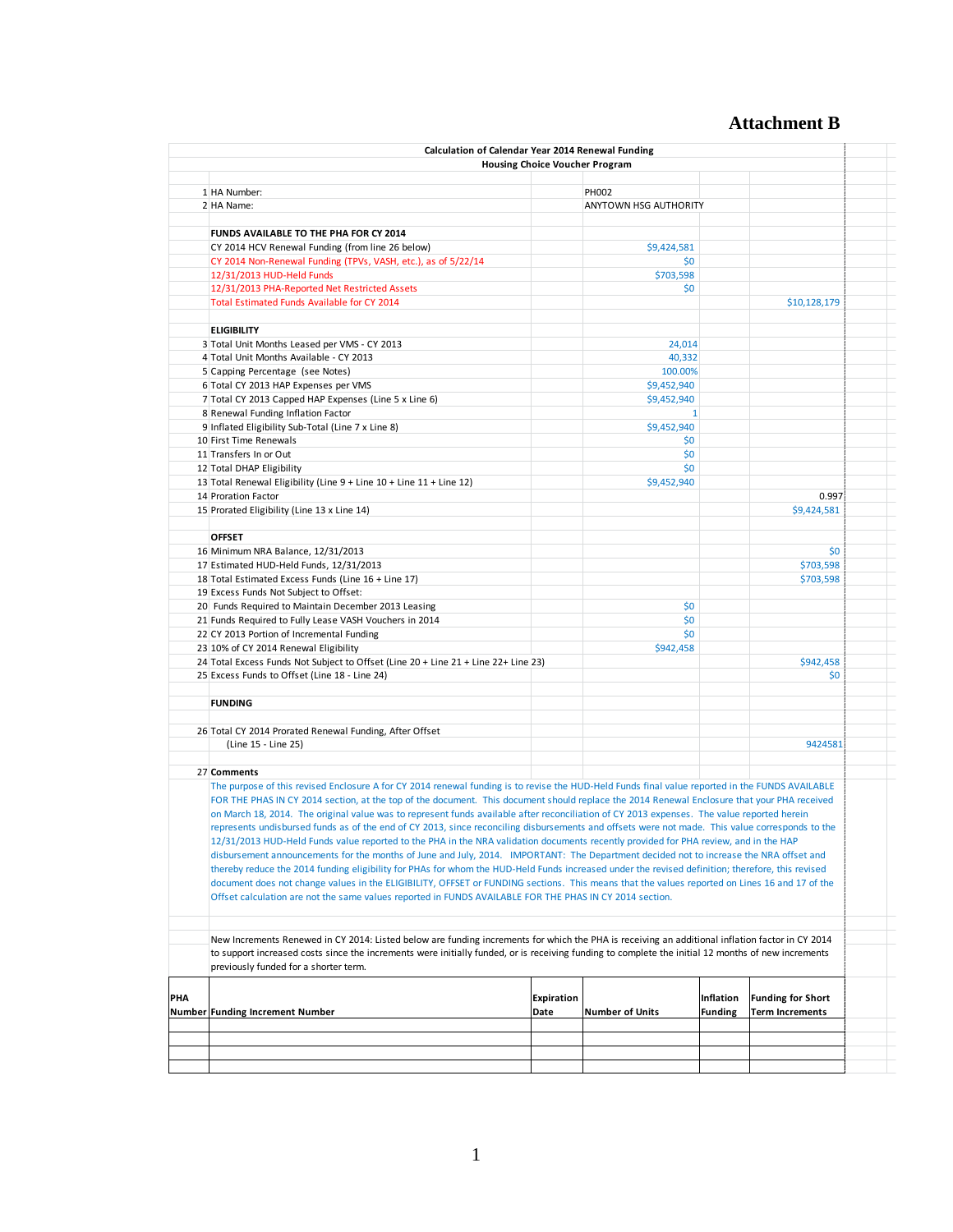#### **Example of PHA Submission Requirement Calculations for a PHA Administering** *RAD PBV*

To illustrate how RAD impacts the PHA's submission items to HUD under §983.6(d), the example below assumes the above PHA intends to issue a Request for Proposals for up to \$750,000 for non-RAD PBV.

*The PHA's total ABA = \$20 million (See paragraph 2(a) of Section II of this Notice on how to calculate ABA)*

*The PHA's total ABA currently committed to PBV = \$3 million (See paragrah2(b) of Section II of this Notice for information on how to calculate ABA committed to PBV)* 

*Of the \$3 million ABA currently committed to PBV, the amount committed to RAD PBV = \$1 million*

#### *a. The total amount of annual budget authority the PHA reports to HUD under 983.6(d)(1)*

*ABA = Total ABA minus RAD PBV ABA ABA = \$20 million - \$1 million ABA = \$19 million*

*ABA reported to HUD in accordance with 983.6(d) = \$19 million*

#### b. *Percentage of ABA available to be project-based the PHA reports to HUD under 983.6(d)(2).*

*Step 1: Determine the amount and percentage of non-RAD ABA that is currently committed to non-RAD PBV.*

*In our example, the amount of non-RAD ABA that is currently committed to non-RAD PBV is \$2 million. The percentage of non-RAD ABA that is currently committed to non-RAD PBV is 10.5%.*

*\$2 million (\$3 million - \$1 million )*

*\$19 million (\$20 million -\$1 million) = 10.5%*

*Step 2: Determine the percentage of ABA available to be project-based.* 

*The PHA simply subtracts the percentage of ABA currently committed to PBV from the 20 percent of ABA.*

*Maximum % of non-RAD PBV ABA = 20%*